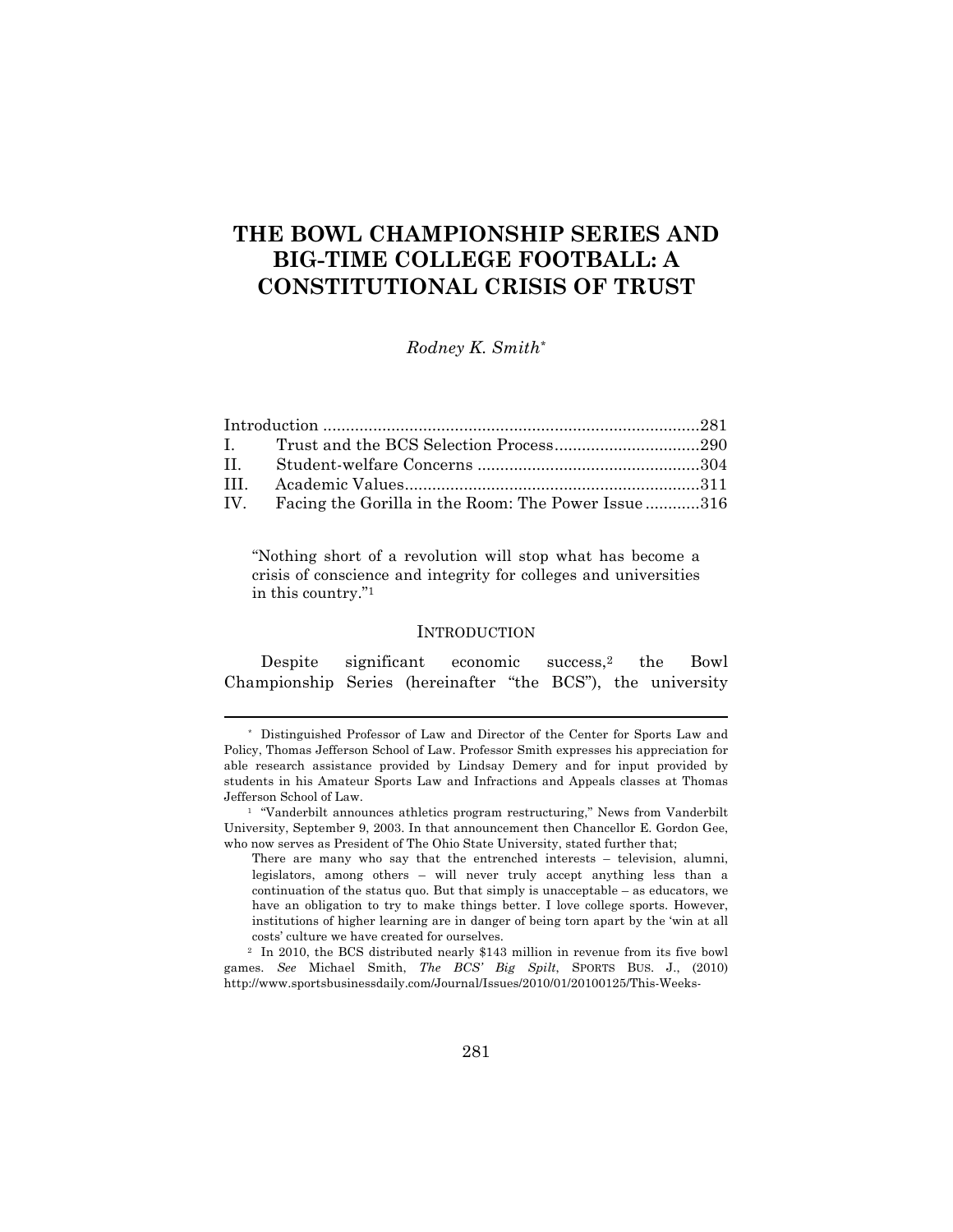leaders who run it, and the National Collegiate Athletic Association (hereinafter "NCAA") must address a crisis of trust that threatens the BCS and the version of highly commercialized intercollegiate football that it has helped create. In supporting the growth of the BCS, the NCAA has acted in a manner that has undercut trust and is in clear derogation of its own Constitution.3 To deal with the crisis university presidents, the NCAA and the BCS must work together to implement meaningful reforms designed to restore confidence in three areas: academic values, student-welfare, and confidence in process of determining a "national champion" in big-time football. If university presidents, the NCAA, and the BCS fail to act, the President or Congress should intervene.4

In an address to college presidents attending the annual meeting of the Southern Association of Schools-Commission on Colleges (SACS, the regional accrediting body for colleges and universities in a region that spans from Texas to Virginia) in December of 2010, David Gergen, senior political analyst for CNN,

!!!!!!!!!!!!!!!!!!!!!!!!!!!!!!!!!!!!!!!!!!!!!!!!!!!!!!!!!!!!!!!!!!!!!!!!!!!!!!!!!!!!!!!!!!!!!!!!!!!!!!!!!!!!!!!!!!!!!!!!!!!!!!!!!!!!!!!

The BCS also violates multiple principles included in the heart of the NCAA's Constitution – Article  $2$  – including the principle of student-athlete well-being (Art. 2.2), the principle of sportsmanship and ethical conduct (Art. 2.4), the principle of amateurism (Art. 2.9), the principle of competitive equity (Art. 2.10), the principle governing playing and practice seasons (Art. 2.14), the principle governing postseason competition and contests sponsored by non-collegiate organizations (Art. 2.15), and the principle governing the economy of athletics program operation (Art. 2.15)

<sup>4</sup> *See, BCS Under Scrutiny from Capitol Hill* ESPN news service, January 30, 2010, stating that, "The Obama Administration is considering several steps that would review the legality of the controversial Bowl Championship Series, the Justice Department said in a letter Friday to a senator who had asked for an antitrust review." It is clear, that the President and members of Congress have some inclination to look into the excesses of the current BCS system. They should do just that if the NCAA and the BCS continue to fail to act in a manner consistent with the letter and the spirit of the NCAA Constitution, as argued in this essay.

News/The-BCS-Big-Split.aspx?hl=michael%20smith%20the%20BCS%20Big%20Split  $&sec=0.$ 

<sup>3</sup> The BCS, as currently operated, arguably violates the letter and surely violates the spirit of the multiple articles of the Constitution of the NCAA, as will be shown in this essay. The BCS as we know it violates the NCAA's fundamental policy articulated in 1.3.1 which provides that;

The competitive athletics programs of member institutions are designed to be a vital part of the educational system. A basic purpose of this Association is to maintain intercollegiate athletics as an integral part of the educational program and the athlete as an integral part of the student body and, by so doing, retain a clear line of demarcation between intercollegiate athletics and professional sports.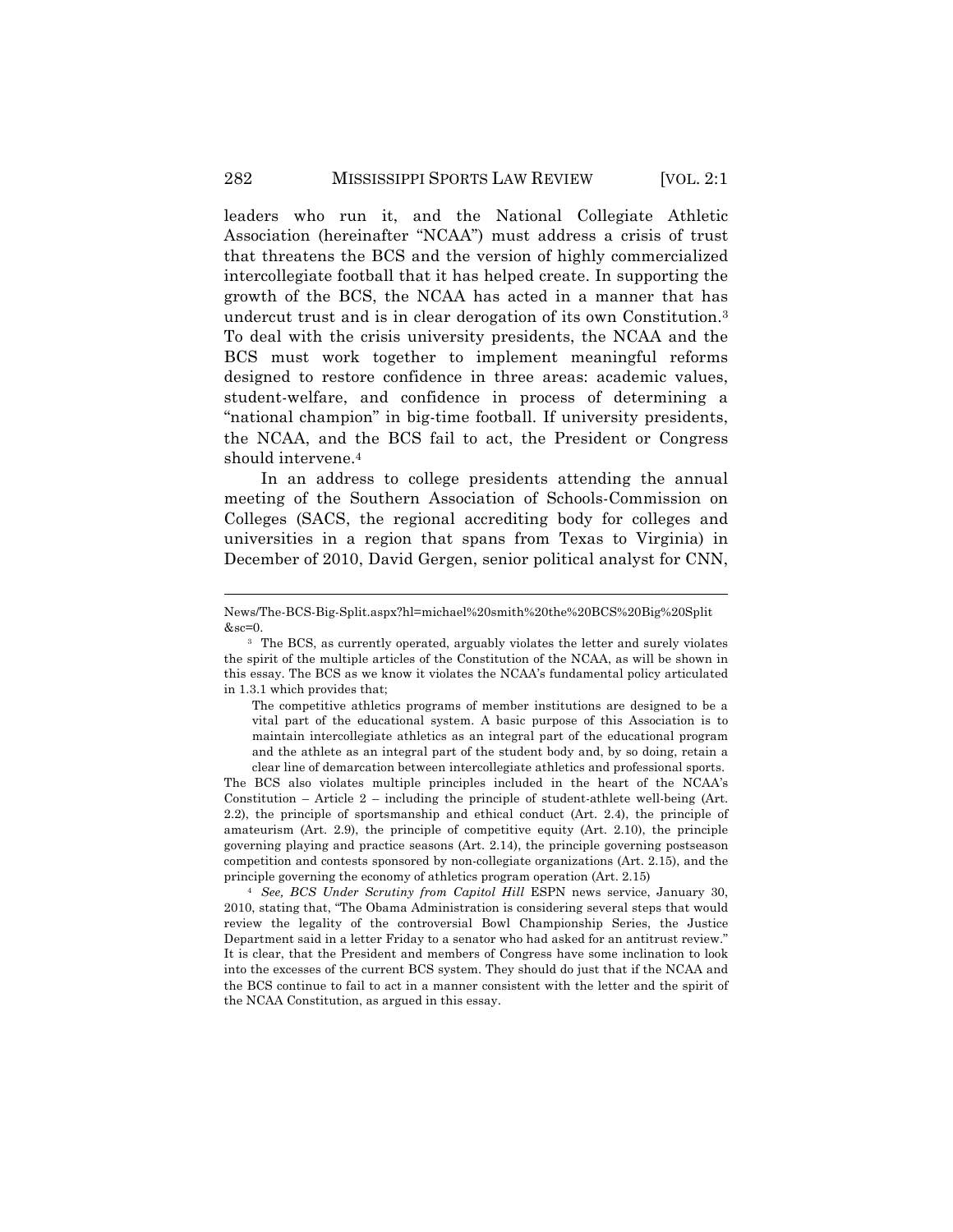adviser to four presidents of the United States, and a professor of public service and director of the Center for Public Leadership at the Harvard Kennedy School, talked about leadership and its relationship to trust.5 In that address, Gergen emphasized the importance of transparency and authenticity as traits of leadership that engender trust.

The university presidents who guide the NCAA and the BCS, must exercise leadership and regain trust if they are to implement the kinds of reforms, or to use President Gee's term "revolution," that will save major college football as we know it. These leaders who ultimately control both the BCS and the NCAA have lacked transparency and authenticity in governing big-time intercollegiate football and have ignored the clear principles of the NCAA Constitution in doing so, which has given rise to a crisis of trust. If university leaders associated with the NCAA and the BCS fail to address this crisis of trust, Congress should hold hearings and the Justice Department should stand ready to intervene to renew public trust in college football.6

The challenge of diminished trust extends well beyond the BCS, because the BCS is merely symptomatic of a systemic problem in major college football. The quest to obtain and maintain power, "winning at all costs"7 in the parlance of

<sup>5</sup> The author was then serving as President of Southern Virginia University and was in attendance at the meeting. This summary of Mr. Gergen's remarks is based on the author's notes from that meeting. Rebecca R. Merrill and Stephen M.R. Covey in their book, *The Speed of Trust: The One Thing That Changes Everything* (2008) reinforce these themes and argue that trust does more than anything else to speed the process of meaningful change.

<sup>6</sup> It is not surprising that the BCS spent over \$350,000 lobbying Congress. When asked about these lobbying efforts, Bill Hancock, Executive Director of the BCS said, "We go to Congress because Congress is interested in [the fairness of the BCS], and we're achieving our goal of helping educate people on the benefits of the BCS System . . . The decisions about college football are best made by the universities, the education system, and not Congress." Dan Weil, "Football Groups Using Lobbyists to Score on Capitol Hill," NEWSMAX, February 6, 2012. Mr. Hancock is clearly right that educators, the leaders of the NCAA and BCS, should act to restore trust, not just to spend hundreds of thousands of dollars lobbying Congress to leave them alone.

<sup>7</sup> *See* Gordon Gee's reference to the "winning at all costs culture" that is threatening to tear apart our big-time intercollegiate athletic programs.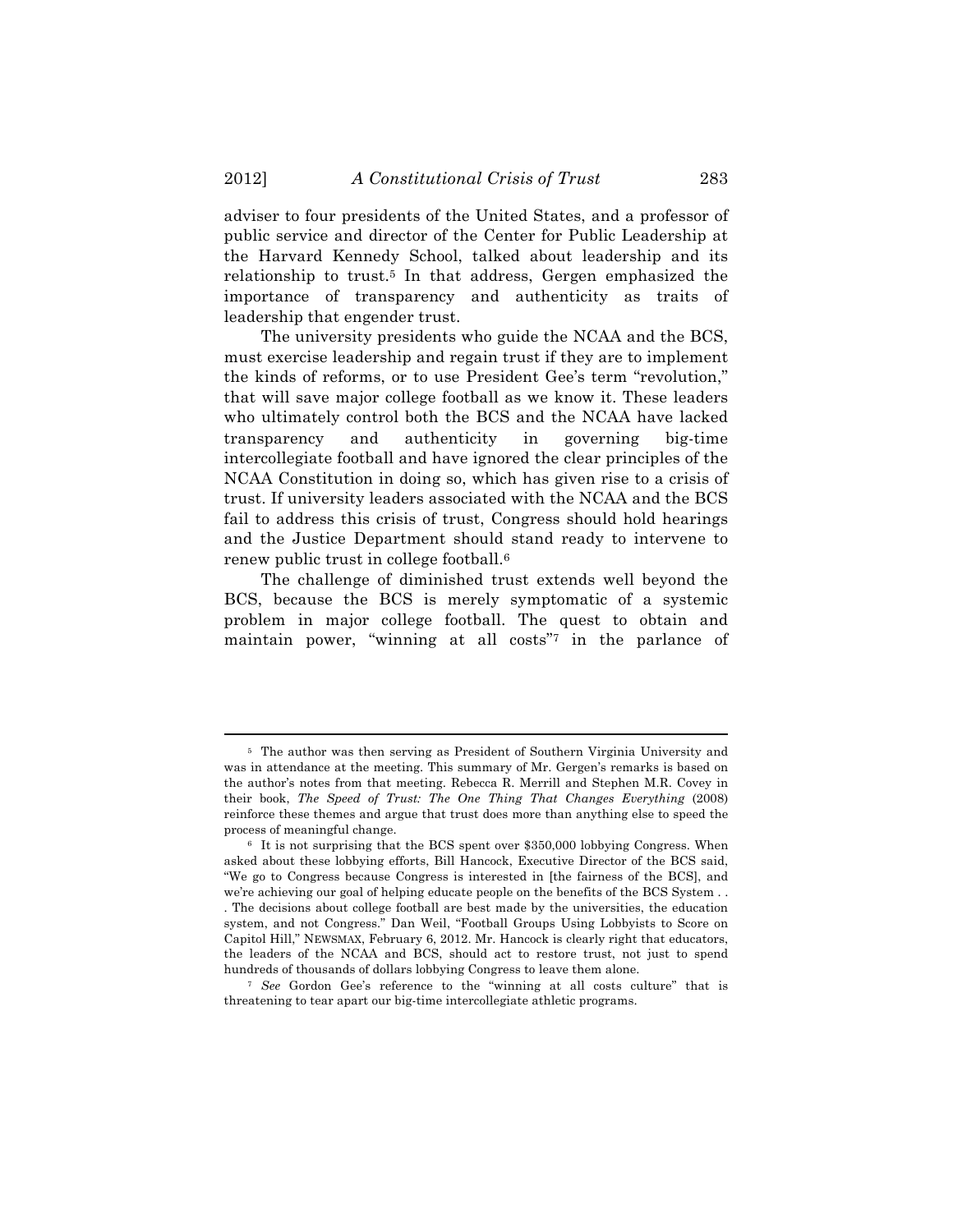athletics, has its roots in our culture and plays itself out in our 21st century coliseums.8

The recent tragic scandal involving a highly regarded university, Penn State University, and its iconic and recently deceased coach, Joe Paterno,<sup>9</sup> is illustrative of the deep-rooted systemic problems that will have to be addressed to regain trust in big-time intercollegiate football. Ironically, last fall before the breaking of the scandal, I started my amateur sports law class by asking my students if they knew the name of the football coach at Penn State. Every member of the class knew of Joe Paterno. I then asked how many of my students knew the name of the president at Penn State. No student knew the name of the president. Coach Paterno was clearly better known and more powerful than the president or any other university official. Indeed, he may well have been one of the best-known and most powerful individuals in all of Pennsylvania.10 As will be argued in this essay, coaches and the football programs they govern have too much power, and that power has caused big-time college football to lose its academic moorings, while presidents and other university leaders have either been unwilling or unable because of their comparative weakness to intervene to make football a part of a larger academic mission.

It should not be surprising that there was a failure to respond in a timely and appropriate manner to the allegedly predatory acts of a member of the coaching family at Penn State. By any account, whether intentionally or otherwise, coaches and administrators alike were complicit in this cover-up. Arguably,

<sup>8</sup> Sadly, our student-athletes playing big-time football increasingly seem to be little more than gladiators performing before masses in stadiums and in the media, which brings the opportunity to observe our contemporary gladiators into every corner of our lives, including our living rooms.

<sup>9</sup> *See, e.g.,* Rodney K. Smith, "After Penn State: Fix Big-Time College Football – or End it," SAN DIEGO UNION TRIBUNE, November 18, 2011, for a discussion of the Penn State scandal.

<sup>10</sup> This phenomenon exists at every institution with a successful men's football or basketball team – the coach is better known and more powerful than the president. Even at Ohio State University, which is led by perhaps the best-known college president in the country, E. Gordon Gee, it is likely that Coach Tressel was better known than President Gee. Coach Tressel, like Coach Paterno, emboldened perhaps by his sense that he was untouchable, engaged in a cover-up to maintain his power, to win.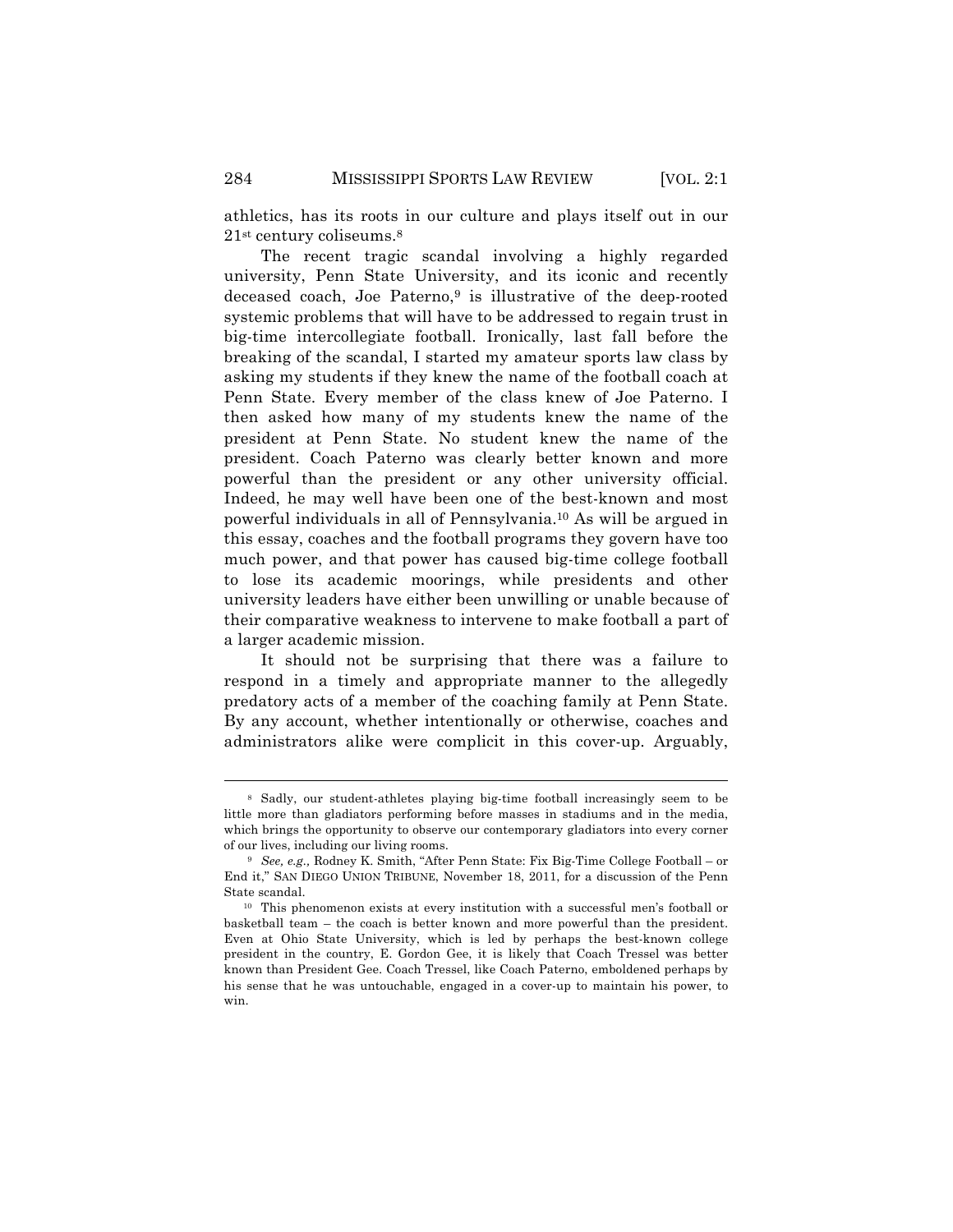fans (the consumers of the highly commercialized version of college football that characterizes the BCS), with their seemingly insatiable appetite for the spectacle that big-time college football has become, are also accomplices. In the Penn State case, the initial response of fans was to join administrators in flocking to support the football program and its venerated coach in hopes that the problem could be overwhelmed by public support rather than responding in a transparent manner in dealing with a major problem.11 In time, however, as facts finally began to be disclosed, the tide turned and demands for Coach Paterno's immediate resignation were reluctantly accepted.

This lack of transparency on the part of Penn State was driven primarily by a desire to maintain the power base of a winning and respected program. Disclosing or dealing directly and publicly with such information would have momentarily weakened the reputation of the university and its football program, harming recruiting and distracting the coaches from their task of winning at virtually any cost.12 Failure to deal directly with the very disquieting evidence of predatory acts, in an effort to maintain the power of the football program, eventually exacerbated the problem, diminishing not just respect for but also trust in the program and in big-time football generally.

For his part, just days before his death, Coach Paterno offered the following explanation for his failure to aggressively address this problem:

I didn't know exactly how to handle [the matter] and I was afraid to do something that might jeopardize what the university process was, so I backed away and turned it over to some other people, people I thought would have a little more expertise than I did. It didn't work out that way.13

<sup>11</sup> *See* Brian Bennett, *Coach Joe Paterno Receives Students Support*, ESPN (November 9, 2011), http://espn.go.com/college-football/story/\_/id/7210030/penn-statenittany-lions-coach-joe-paterno-receives-students-support.

<sup>12</sup> Covering up a potential child predator is a very high cost to pay, a cost much higher than failing to execute on some facet of a gameplan.

<sup>13</sup> Sally Jenkins, "Joe Paterno's First Interview Since the Penn State-Sandusky Scandal," Post Sports, THE WASHINGTON POST, January 14, 2012. It is not my intent to disparage Coach Paterno, because he was himself, as are many fine coaches, a pawn in the game of big-time football. He was captive of the very win at all costs culture he had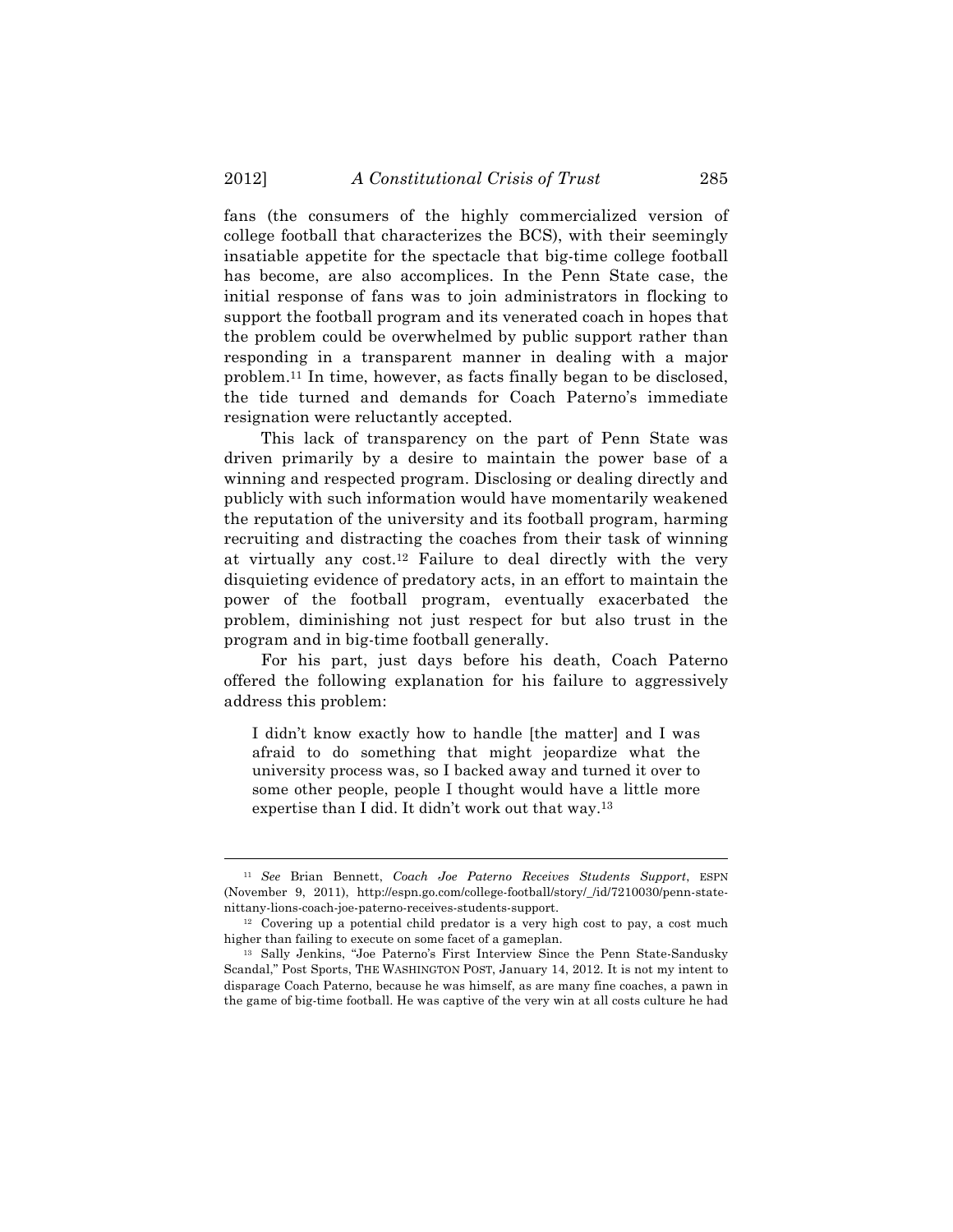If Coach Paterno would have made it as clear that he expected action to be taken, as he would in developing the game plan for a major game, there can be little doubt that more definitive action would have been taken. He chose instead to pass it up to administrators, who in turn were surely sensitive of the need not to do anything to harm a powerful football program and thereby tarnish the university and jeopardize their own positions. A cover up was almost inevitable. Ultimately, the failure to deal transparently and directly with the matter led to a serious scandal that affected many lives and damaged the reputation of the University, its leaders, and intercollegiate football as a whole.

The underlying problem at Penn State is systemic in big-time football programs. The problem is one of power, a sense that coaches and the programs they run are untouchable and that bigtime football programs need to be protected, portraying a pristine image even when the truth below the surface is not so appealing. Coaches and university leaders, including the NCAA, avoid transparency in an effort to increase or at least maintain the power associated with dominant intercollegiate football programs.

The BCS is reflective of this lack of transparency. It may not be a cartel,14 but it certainly operates like a cabal, with its closeddoor meetings and undisclosed objectives, creating an environment like that which gave rise to the problems at Penn State—a desire to maintain the pristine image of their postseason football programs and thereby maintain their power in directing those programs even when the values of intercollegiate athletics, as set forth in the Constitution of the NCAA are disregarded.

The BCS and major intercollegiate athletics generally lack transparency, undercutting trust. Division I football, led as it is by the BCS, lacks authenticity as well. Perhaps unwittingly, the same university leaders who control the BCS have also failed to

become a part of. Indeed, it is deeply saddening to me that Coach Paterno faced this crisis during the final days of his life. It is clear that he wished that he had done more, sooner. My hope is that using Coach Paterno may help awaken other coaches and university leaders to the plight of big-time football in time to save it from itself.

<sup>14</sup> There is a significant debate regarding whether the BCS is a cartel for antitrust purposes. *See* Eric Blevins, *College Footballs' BCS (Bowl Cartel System?):* An Examination of the Bowl Championship Series agreement under the Sherman Act, 18 SPLAWN 153 (2011).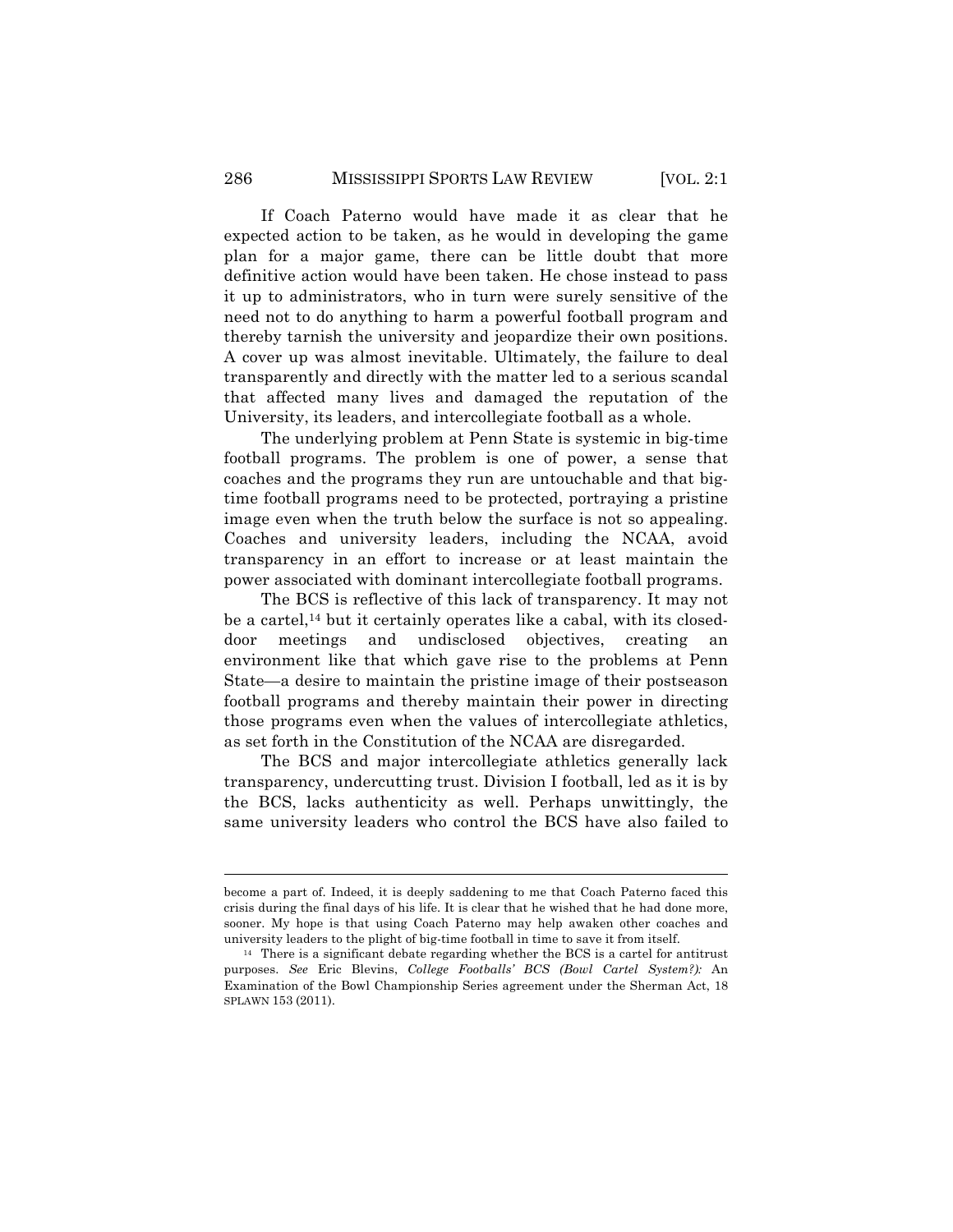adhere to two of the pillars of higher education—student welfare15 and academic values<sup>16</sup> – in the operation of their big-time college football programs. Without a clear commitment to these two pillars, leaders of the BCS and major college football lack authenticity – they are not being true to the integral purposes of higher education and are acting in a manner that violates the spirit of the NCAA Constitution to which they profess to be parties. University leaders and the NCAA are also failing to fulfill their responsibility to provide an even playing field—a system that supports fair competition,<sup>17</sup> which also violates the spirit of the NCAA Constitution. These failures have given rise to a crisis of trust.

Over a century ago, intercollegiate football faced a similar crisis of trust. Many student-athletes suffered fatal injuries while

!!!!!!!!!!!!!!!!!!!!!!!!!!!!!!!!!!!!!!!!!!!!!!!!!!!!!!!!!!!!!!!!!!!!!!!!!!!!!!!!!!!!!!!!!!!!!!!!!!!!!!!!!!!!!!!!!!!!!!!!!!!!!!!!!!!!!!!

<sup>17</sup> NCAA Constitution Art. 2.10 provides that, "The structure and programs of the Association and the activities of its members shall promote the opportunity for equity in competition to assure that individual student-athletes and institutions will not be prevented unfairly from achieving the benefits inherent in intercollegiate athletics." As argued in this essay, this principle is violated by the BCS's creation of an unleveled playing field, thereby disadvantaging institutions and their student-athletes who are not members of the BCS.

<sup>15</sup> The principle of student-athlete well-being is set forth in the NCAA Constitution, Article 2.2, which provides in pertinent part in Art. 2.2.3 that, "It is the responsibility of each member institution to protect the health of, and provide a safe environment for, each of its participating student-athletes." Art. 2.2.5, in turn, provides that "It is the responsibility of each member institution to ensure that coaches and administrators exhibit fairness, openness and honesty in their relationships with student-athletes."

<sup>16</sup> Academic values are purportedly protected throughout the NCAA Constitution. For example, Art. 1.3.1 sets forth the basic purpose of the NCAA and its participating members, "to maintain intercollegiate athletics as an integral part of the educational program and the athlete as an integral part of the students body . . ." This value is repeated in Art. 2.5, "The Principle of Sound Academic Standards." Art. 2.2.1 also states that, "It is the responsibility of each member institution to establish and maintain an environment in which a student-athlete's activities are conducted as an integral part of the student-athlete's educational experience." Another strong articulation of the importance of academic values can be found in Art. 2.9, The Principle of Amateurism," which states that, "Student-athletes shall be amateurs in an intercollegiate sport, and their participation should be motivated primarily by education and the physical, mental and social benefits to be derived. Student participation in intercollegiate athletics is an avocation, and student-athletes should be protected from exploitation by professional and commercial enterprises." Arguably, the BCS is just such an enterprise. Art. 2.1.1 makes it clear, as well, that institutions are responsible for the "actions of any other individual or organization [the BCS in the case of this essay] engaged in promoting the athletics interests of the institution."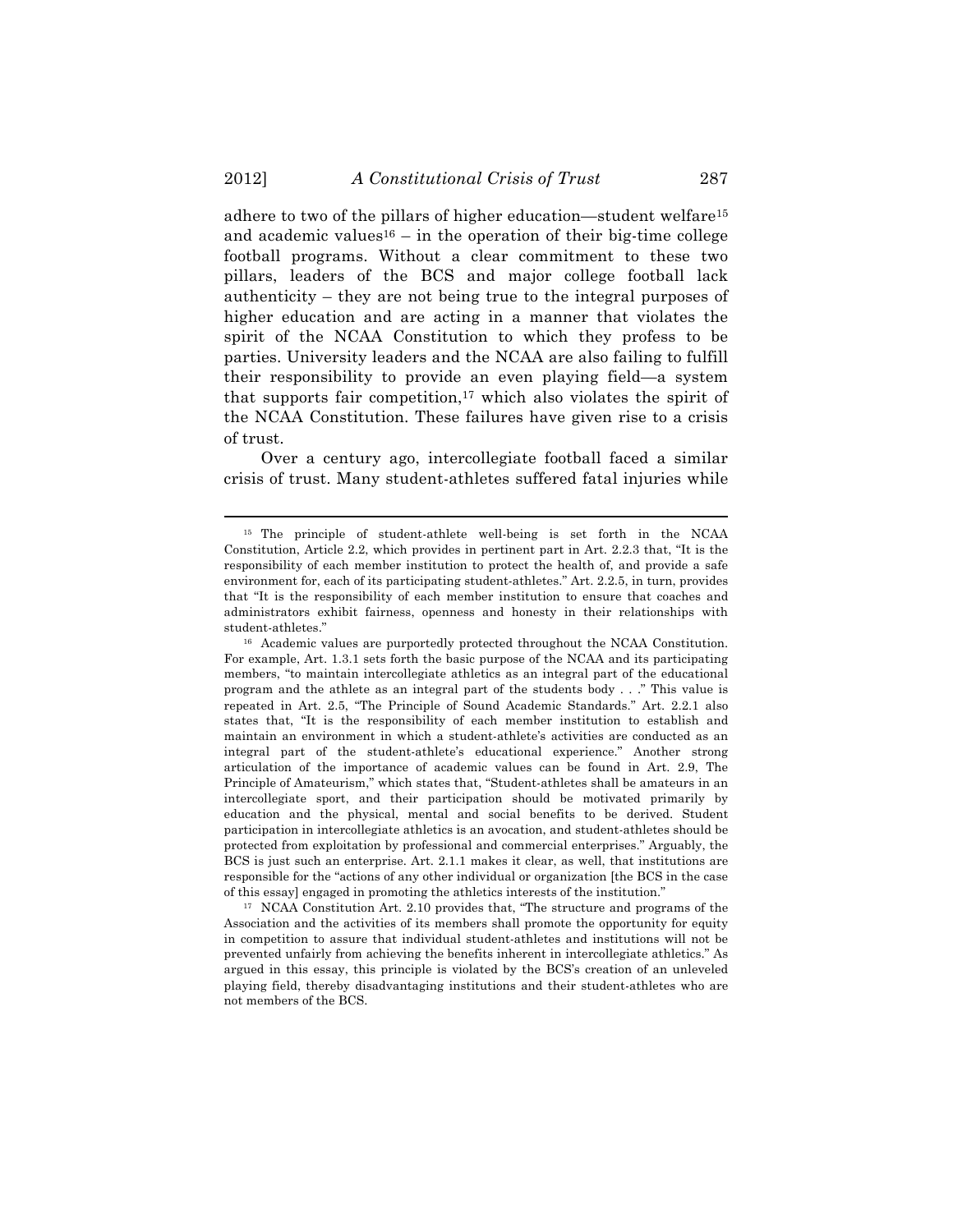playing intercollegiate football.18 These injuries became a matter of public concern and President Theodore Roosevelt intervened by gathering college leaders together in a summit, in an effort to either rebuild trust and redeem football or shut it down.19 College presidents accepted the responsibility of leadership and took collective steps to deal with the problem, by implementing new safety rules and setting the stage to work together to deal with issues of concern in the future.20 The public sensed sincerity and intercollegiate football averted the crisis. Without rebuilding that trust, intercollegiate football might well have been eliminated or severely restricted. The collective efforts on the part of college leaders to address these issues in a manner that evidenced accountability laid the groundwork that ultimately provided the foundation upon which the National Collegiate Athletic Association was formed.21

Today university leaders face another major crisis in big-time football that is reflected in what happened at Penn State and in the current lack of public trust in the BCS. The natural inclination on the part of the NCAA and the BCS is to persuade the public and lobby increasingly skeptical political leaders to look the other way by arguing that all is well in major college football, that it is thriving and serves the university community and its fans well.22 Failure on the part of the university leaders to be transparent and authentic, however, has undercut trust in their leadership and is contributing to a 21st century crisis of trust in Division I major college football.

<sup>18</sup> *See discussion in* MATTHEW J. MITTEN, TIMOTHY DAVIS, RODNEY K. SMITH, ROBERT C. BERRY, SPORTS LAW AND REGULATION 101 (Vicki Been et. al. eds., 2nd ed. 2009 at 100-101).

<sup>19</sup> *Id.*

<sup>20</sup> *Id.*

<sup>21</sup> *Id.*

<sup>22</sup> Bill Hancock, Director of the BCS, made just such an argument when he told Evan Maisel on ESPNU's college football podcast that: "I think the consensus [among college presidents] is that they want to continue with the bowl system, which is such a great experience for the athletes, and also the tradition of the Bowls; and also the regular season is so important in college football and I don't think anyone wants to take away from that." Danny Hobrock, "Bill Hancock Defends Amid NCAA President's Comments Regarding Playoff," RotoExperts, March 17, 2011.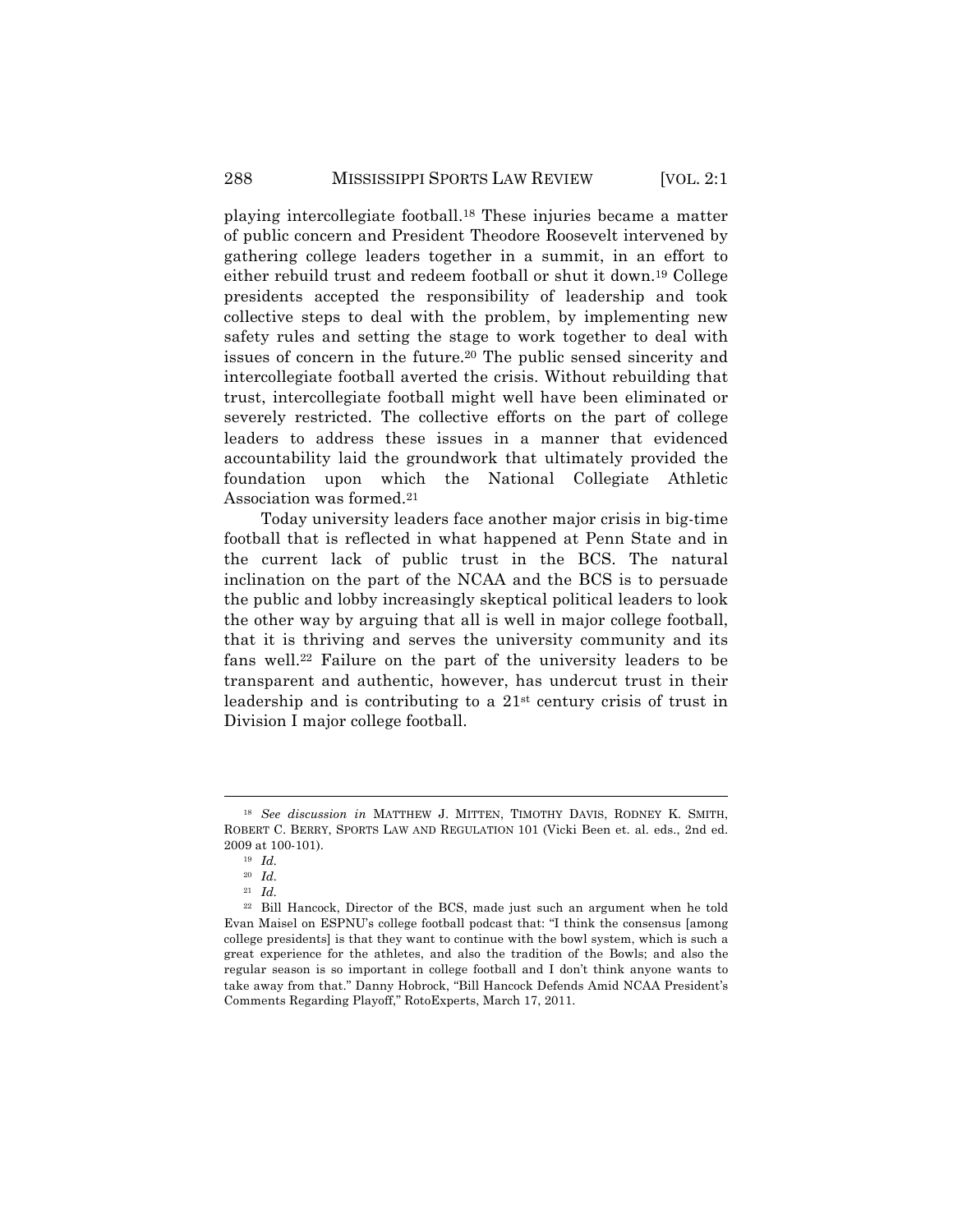In his recent landmark article in the *Atlantic*, Taylor Branch captured concerns with big-time college football and the NCAA's failure to initiate meaningful reform:

Efforts to reform [the NCAA and big-time college football] . . . have, while making changes around the edges, been largely fruitless. The time has come for a major overhaul. And whether the powers that be like it or not, big changes are coming. Threats loom on multiple fronts: in Congress, the courts, breakaway athletic conferences, student rebellion, and public disgust. Swaddled in gauzy clichés, the NCAA presides over a vast teetering, glory.23

The commercialization of major college football with a concomitant increase in the power of those who direct it has given rise to the kind of skepticism reflected in Branch's essay.24 This skepticism is based on a sense that big-time college football as we know it in the 21st century is more about money and power than it is about academic values, student-welfare, or fair competition.

The focus on money and power has given life to serious questions of trust regarding the fairness of the current process of selecting a national champion in Division I major college football. Year after year questions linger as to which university should be named as national champion. Part I of this article will address that issue and will offer a process designed to address these issues of trust.

Parts II and III of this article, in turn, address even more significant issues of trust, issues that are often missed in the cacophony created by emphasis on issues related to which university is the real national champion. Part II examines how the current system with its focus on revenue and power has caused universities and their leaders to disregard concerns regarding class time missed and very serious injuries, the latter being the very issue that gave rise to the crisis football faced in the early

<sup>23</sup> Taylor Branch, *The Shame of College Sports*, THE ATLANTIC (October 2011), http://www.theatlantic.com/magazine/archive/2011/10/the-shame-of-collegesports/8643/2/.

<sup>&</sup>lt;sup>24</sup> "Big-time college sports are fully commercialized. Billions of dollars flow through them each year. The NCAA makes money, and enables universities and corporations to make money, from the unpaid labor of young athletes." *id*.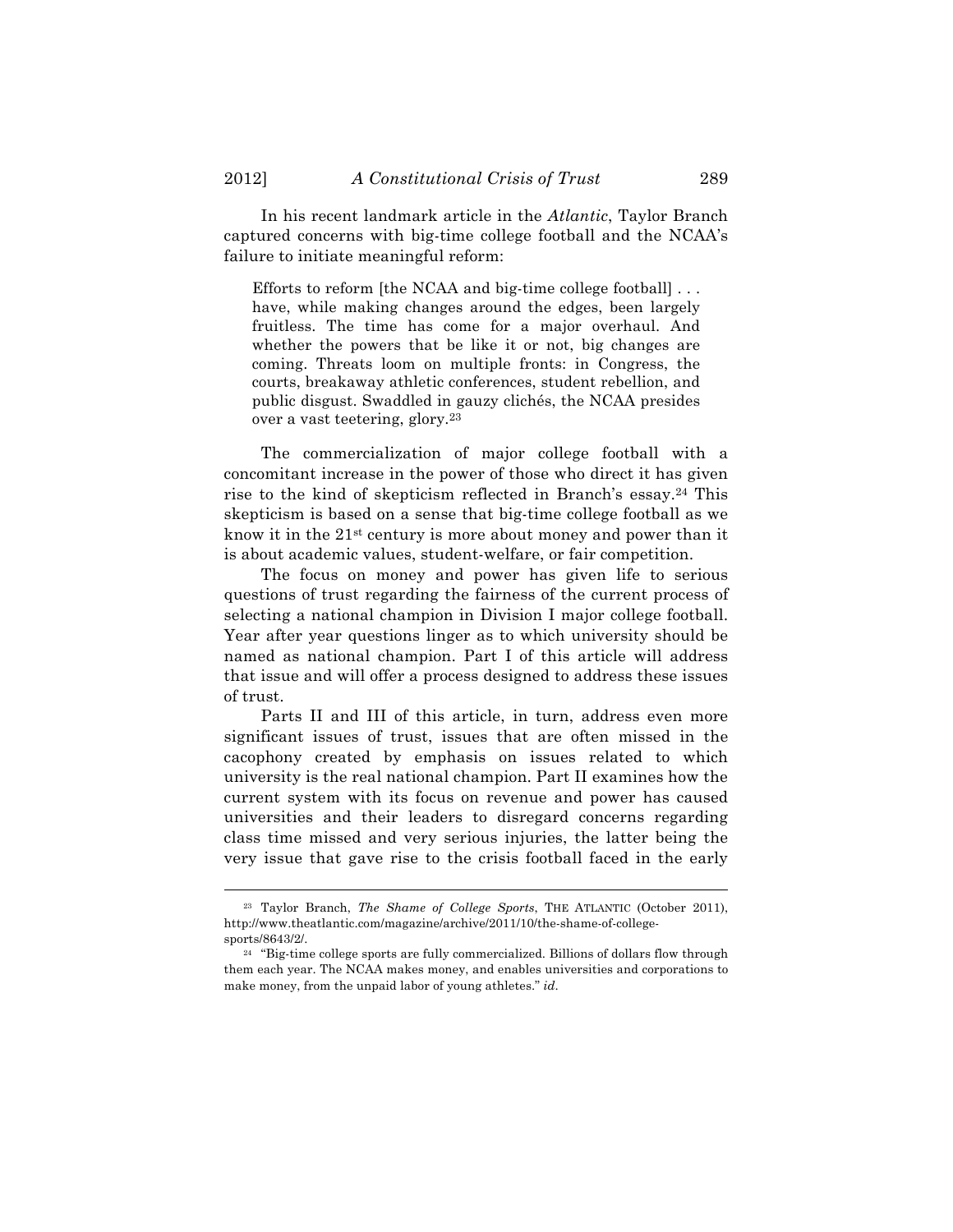20th century. Part III focuses on academic values—time away from class and low graduation rates—which must be addressed if football at the collegiate level is to be deemed trustworthy and authentic.

Part IV, in turn, addresses the systemic problem of unchecked power in big-time football. By leading collectively, through transparency and authenticity, the presidents and university leaders can restore trust not just in the BCS but in high-profile intercollegiate athletics as a whole. In doing so, they will also free themselves from their current state as captives in the "win at all costs" culture of big-time football fostered by the current BCS system.

In each part, the refusal to adhere to the NCAA's own constitutional values will be noted. This refusal to follow the NCAA's constitution makes it clear that big-time college football is being operated in a manner that derogates the very values that are at the core of intercollegiate athletics.

### I. TRUST AND THE BCS SELECTION PROCESS

There is a section of *Wikipedia* devoted solely to "BCS Controversies," which summarizes the sentiment that the BCS is controversial on a variety of grounds:

The Bowl Championship Series (BCS) is a selection system designed to force a "national championship game" between the two top ranking teams (in the BCS rankings), in American college football's top division, the NCAA Football Subdivision (FBS, formerly known as Division 1-A). This championship is intended as a surrogate for a playoff system since the NCAA does not formerly determine a national championship in this category. There has often been controversy as to which two teams should be able to

play for the national championship and which teams should play in the four other BCS bowl games (Fiesta Bowl, Orange Bowl, Rose Bowl, and Sugar Bowl). The BCS is also often criticized for its inequality of access to the "Big 5" bowl games for teams in non-Automatic Qualifying (non-AQ) conferences, the inequitable distribution of revenues from those games, and for the BCS's apparent assumptions that teams from [non-AQ] conferences are by definition inferior to [AQ] conferences without arguing any rational explanations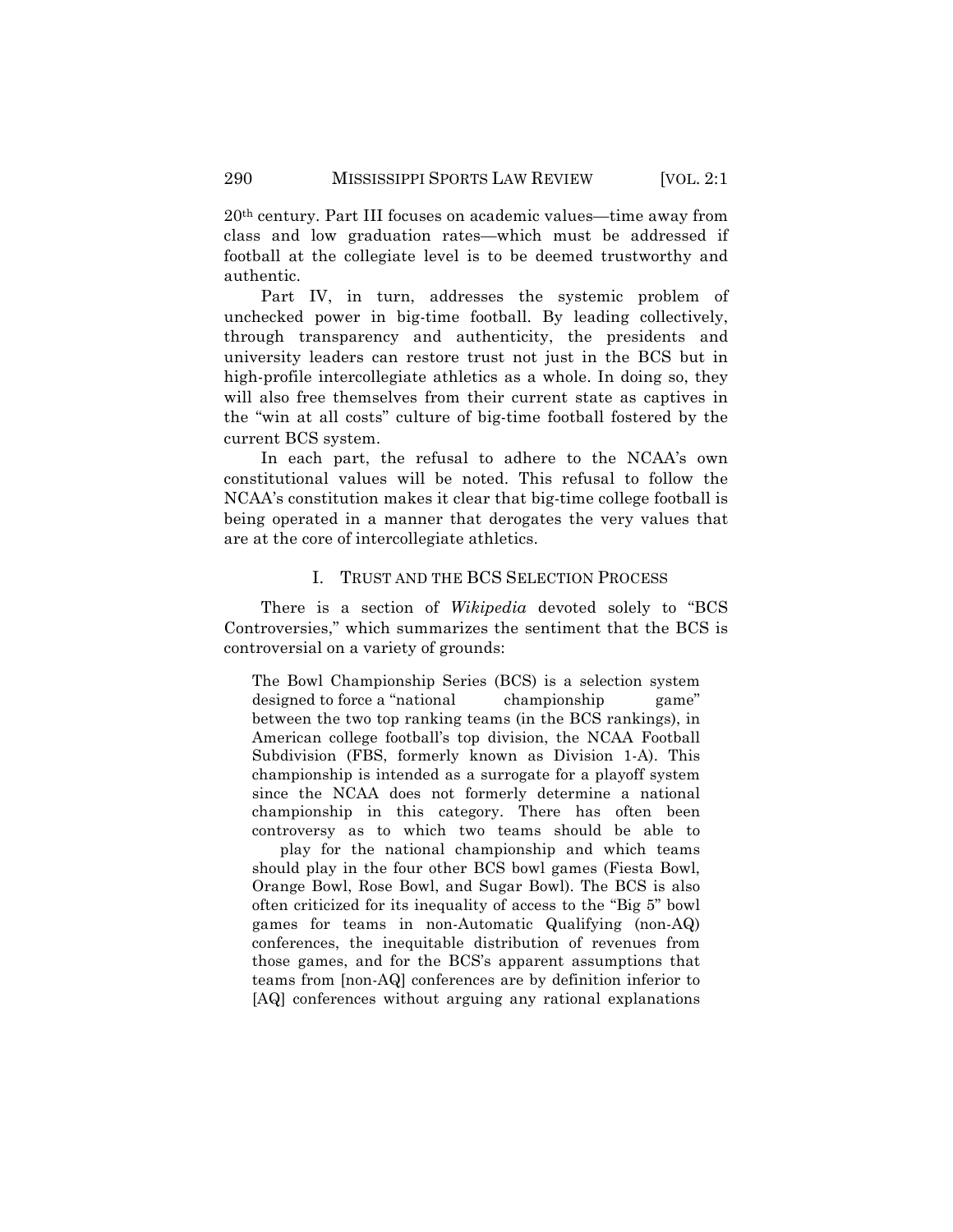or reasons for those assumptions. Congress has explored the possibility on more than one occasion of holding hearings to determine the legality of the BCS under the terms of the Sherman Anti-Trust Act, and the United States Justice Department, has also periodically announced interest in investigating the BCS for similar reasons.25

These "controversies" have been raised annually and have seemingly become a part of the very drama that attends the socalled national championship game. It may make for interesting marketing, but it is hardly trustworthy as a system of selecting a national championship.

Utah Attorney General Mark Shurtleff, who has indicated that he intends to file an antitrust suit against the BCS,<sup>26</sup> recently summarized opposition to the BCS on the ground that its selection process is unfair and untrustworthy:

[Big-time college football] has devolved into an unsportsmanlike system dominated by lucre and favoritism. In a letter to the Department of Justice, 21 economists called the BCS a "mathematically dubious rating system," that shields major-conference schools from competition. It systematically denies thousands of athletes a fair chance to prove themselves in the "Best of the Nation."

The BCS gives unfair competitive advantage to teams in six Automatic Qualifying (AQ) Conferences so that they can get richer at the expense of the rest. Since 1998, the non-AQ teams have been allowed to play only seven times in the 114 slots open in the 57 BCS Bowl games – receiving only 14% of the \$1 billion payout.27

<sup>25</sup> While as a scholar, I am generally disinclined to cite to *Wikipedia,* this entry is an accurate portrayal of a state of affairs that is well known. In fact, the manner in which *Wikipedia* can be amended or changed by a broad spectrum of individuals interested in the subject supports the credibility of this quote, which is intended to evidence the "sentiment" of persons interested in the BCS, not the views of the BCS itself.

<sup>26</sup> At a conference regarding the BCS hosted at the Thomas Jefferson School of Law on November 17-18, 2011, Attorney General Shurtleff reiterated his intention to file an antitrust suit against the BCS.

<sup>27</sup> Mark L. Shurtleff, "BCS Has Devolved College Football Into Unfairness, Greed," The Arizona Republic, Oct. 1, 2011. Danny Holbrock, the college football editor for rotoexperts.com, echoes Shurtleff's sense that the BCS is unfair when he notes that, "In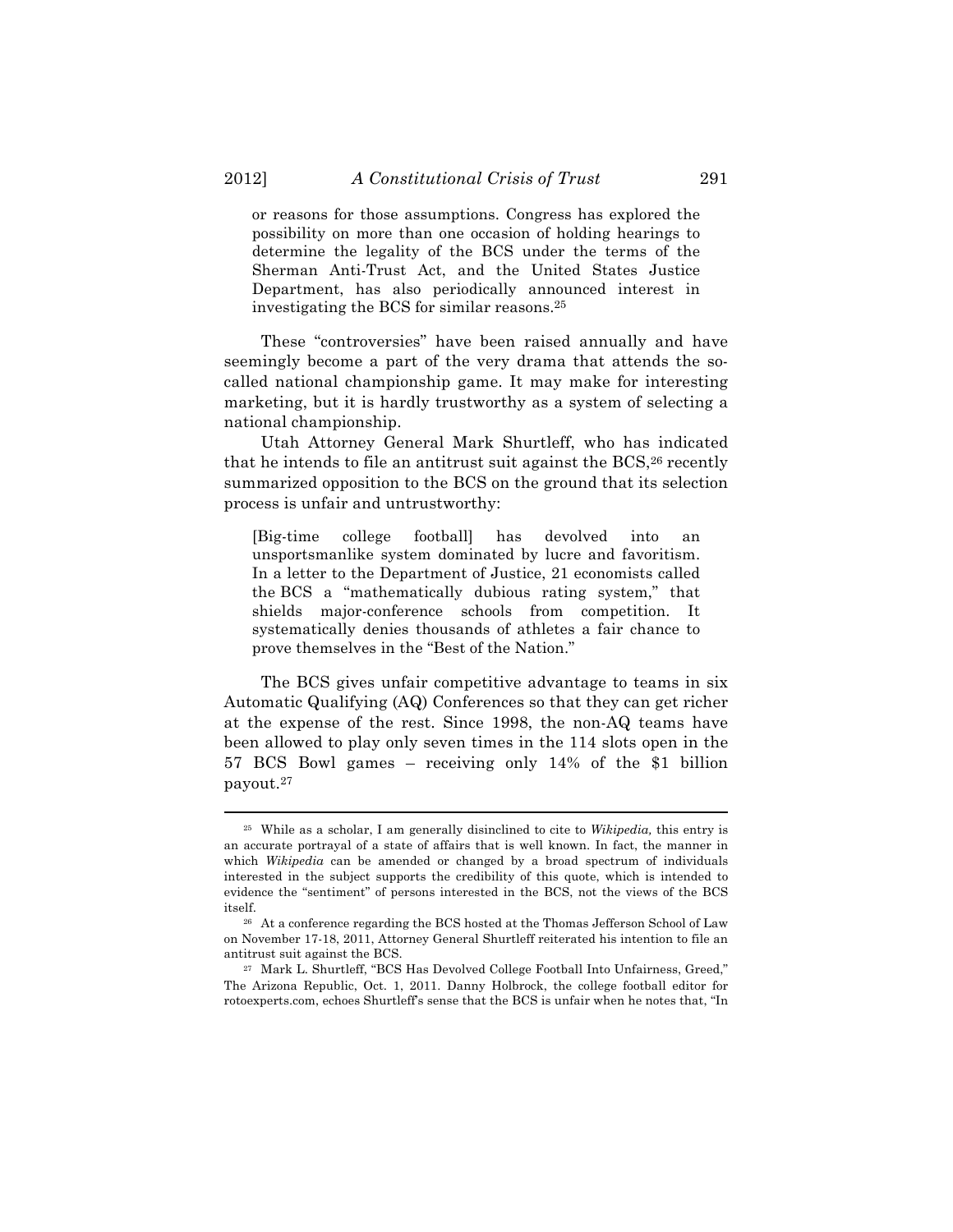Individual universities generate athletic revenues exceeding \$100-million per year,28 conferences generate over \$1-billion in revenues annually,29 and coaches are often paid significantly more than any other individuals associated with a university.30 It is not surprising, therefore, that the BCS has sought vigilantly, if not openly, to maintain the revenue stream and the power base of its members.31

The BCS largely determines the manner in which revenues generated in the bowl series are distributed. By doing so, it maintains the powerbase of its members, as much by excluding

!!!!!!!!!!!!!!!!!!!!!!!!!!!!!!!!!!!!!!!!!!!!!!!!!!!!!!!!!!!!!!!!!!!!!!!!!!!!!!!!!!!!!!!!!!!!!!!!!!!!!!!!!!!!!!!!!!!!!!!!!!!!!!!!!!!!!!!

<sup>30</sup> Les Miles, Head Coach at LSU brings in an annual base salary of 3.86 Million with the possibility of \$700,000 in bonuses. Nick Saban, Head Coach of Alabama receives an annual base salary of \$4.83 million and \$700,000 in bonuses. Bob Stoops, Head Coach of Oklahoma receives \$4.0 million yearly and a possible \$819,000 in bonuses and Mack Brown, Head Coach of Texas receives \$5.19 million with a possibility of an additional \$850,000 in performance bonuses. USA Today College Football Database, http://www.usatoday.com/sports/college/football/story/2011-12- 19/college-assistant-salaries-package/52123650/1.

<sup>31</sup> Rodney K. Smith, *Guest Column: Big-time football about power, not money*, THE COMMERCIAL APPEAL, (Dec. 10, 2011) http://www.commercialappeal.com/news/2011/dec/10/guest-column-big-time-footballabout-power-not/. BCS is more about power than it is about dollars, because a national championship could generate far more dollars than the current bowl system. It must be conceded, however, that the BCS wants to maintain the power base of its members so that they can continue to control the distribution of revenues in a manner that maintains the significant edge over their competitors in the market of big-time intercollegiate football. BCS schools in smaller markets need to maintain control over revenues in order to maintain their powerbase. For example, the University of Mississippi needs the SEC to ensure that schools in larger regional markets, such as the University of Memphis and the University of Houston, are not able to gain full advantage of their location in the recruitment process.

the end it comes down to fairness. Teams not a part of the automatic qualifying conferences currently have a much steeper climb to a national championship game or to a BCS bowl game than those in one of the six automatic qualifying conferences." Holbrock, supra note 23.

<sup>28</sup> University of Alabama's athletic revenue for the 2010-2011 season was \$71,884,525. Krisi Dosh, *Which Football and Basketball Programs Produce the Largest Profits*, THE BUSINESS OF COLLEGE SPORTS (December 29, 2011), http://businessofcollegesports.com/2011/06/20/which-football-and-basketball-programsproduce-the-largest-profits/.

<sup>29</sup> The SEC brought in over one billion dollars from its lucrative television contracts during the 2009-2010 fiscal year, an eleven percent increase from the previous year and a nearly seventy-seven percent increase from six years ago. Brad Wolverton, *Southeastern Conference Passes \$1 Billion in Revenues*, THE CHRONICLE (December 8, 2010), http://chronicle.com/blogs/players/southeastern-conference-passes-1-billion-in-revenues/27891.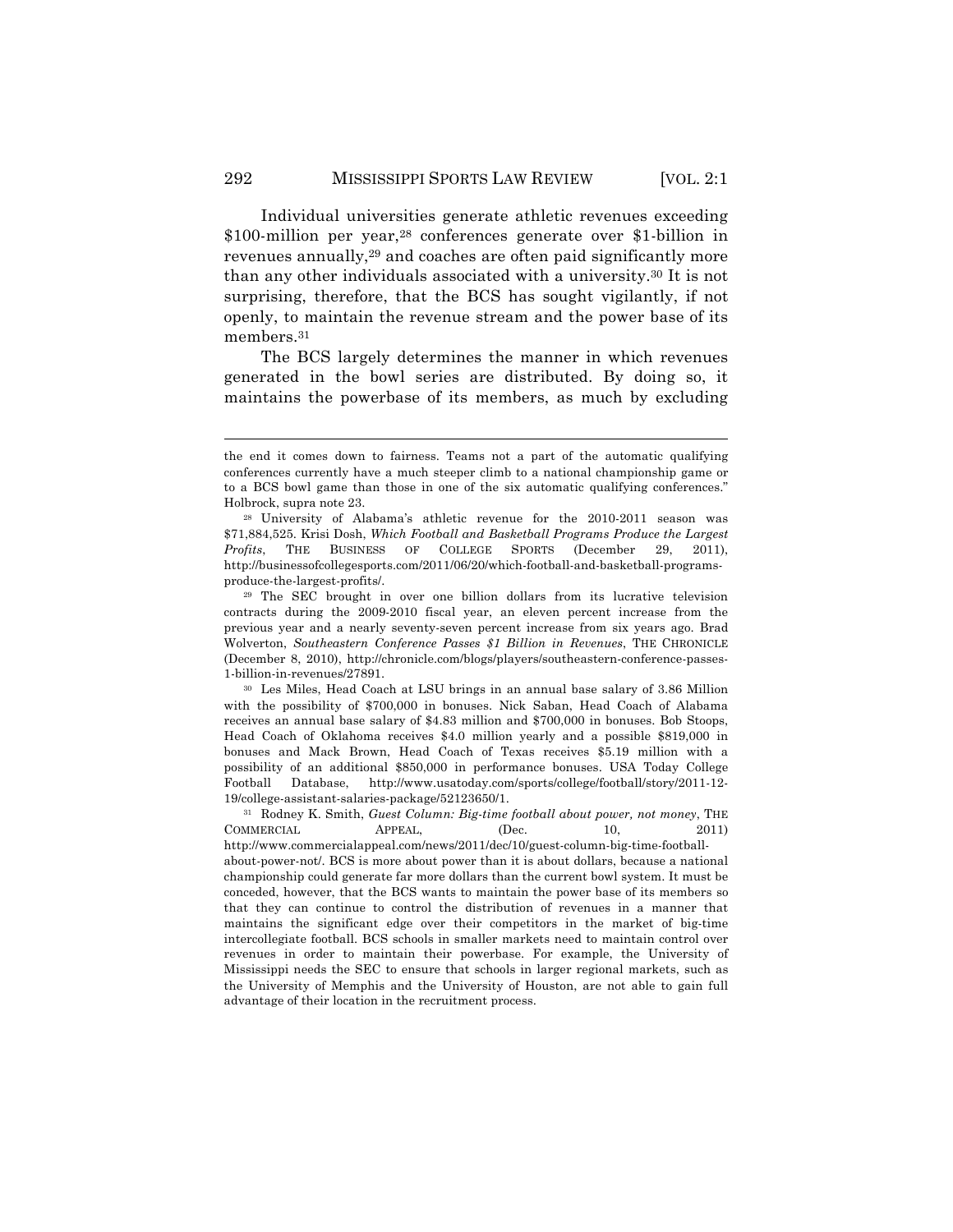some institutions and conferences from sharing in the revenue as by funneling revenue to its own members. In order to consolidate their power, university leaders acting through the BCS have created a system that is patently unfair to institutions that are not members of the BCS, thereby diminishing trust in the BCS specifically and Division I major college football generally.

The crowning of the University of Alabama as the BCS national champion after a convincing win over Louisiana State University in 2012 may be the most definitive case the BCS has made in the last decade for its assertion that the winner of its championship game is in fact the best team in major college football. Even in this banner year for the BCS, however, questions linger.

Boise State, with a single loss to a top-20 team and a significant victory over the University of Georgia, and a decisive bowl victory over a BCS member institution, ended the year ranked 7th in the BCS. Boise State was not given an opportunity to compete for the national championship. In fact, the BCS snubbed Boise State in a very public way by selecting a clearly less competitive BCS member school to participate in the BCS sanctioned bowls, resulting in a significant loss of revenue and media attention to Boise State that would have been theirs had they been selected to participate in a BCS bowl. The net result was that the BCS further consolidated the power of its members at the expense of Boise State, $32$  in a manner that was patently unfair. The unfairness of the BCS stretches beyond the questionable manner in which it selects the two teams that will play in the national championship. The BCS's naming of the teams that will be permitted to compete in the other major bowls is also patently unfair as demonstrated by their snubbing of Boise State University.

Tracee Hamilton, writing in the Washington Post, recently acknowledged that the selection by the BCS of Virginia Tech, a mediocre team, over Boise State, to play in the Sugar Bowl, a BCS sanctioned bowl, was suspect, and placed the blame squarely on the BCS and its unfair selection process:

<sup>!!!!!!!!!!!!!!!!!!!!!!!!!!!!!!!!!!!!!!!!!!!!!!!!!!!!!!!!!!!!!!!!!!!!!!!!!!!!!!!!!!!!!!!!!!!!!!!!!!!!!!!!!!!!!!!!!!!!!!!!!!!!!!!!!!!!!!!</sup> <sup>32</sup> Josh Martin, 2011 Bowl Schedule: Boise State and Non-AQ Teams That Got Shafted, *Bleacher Report*, December 5, 2011.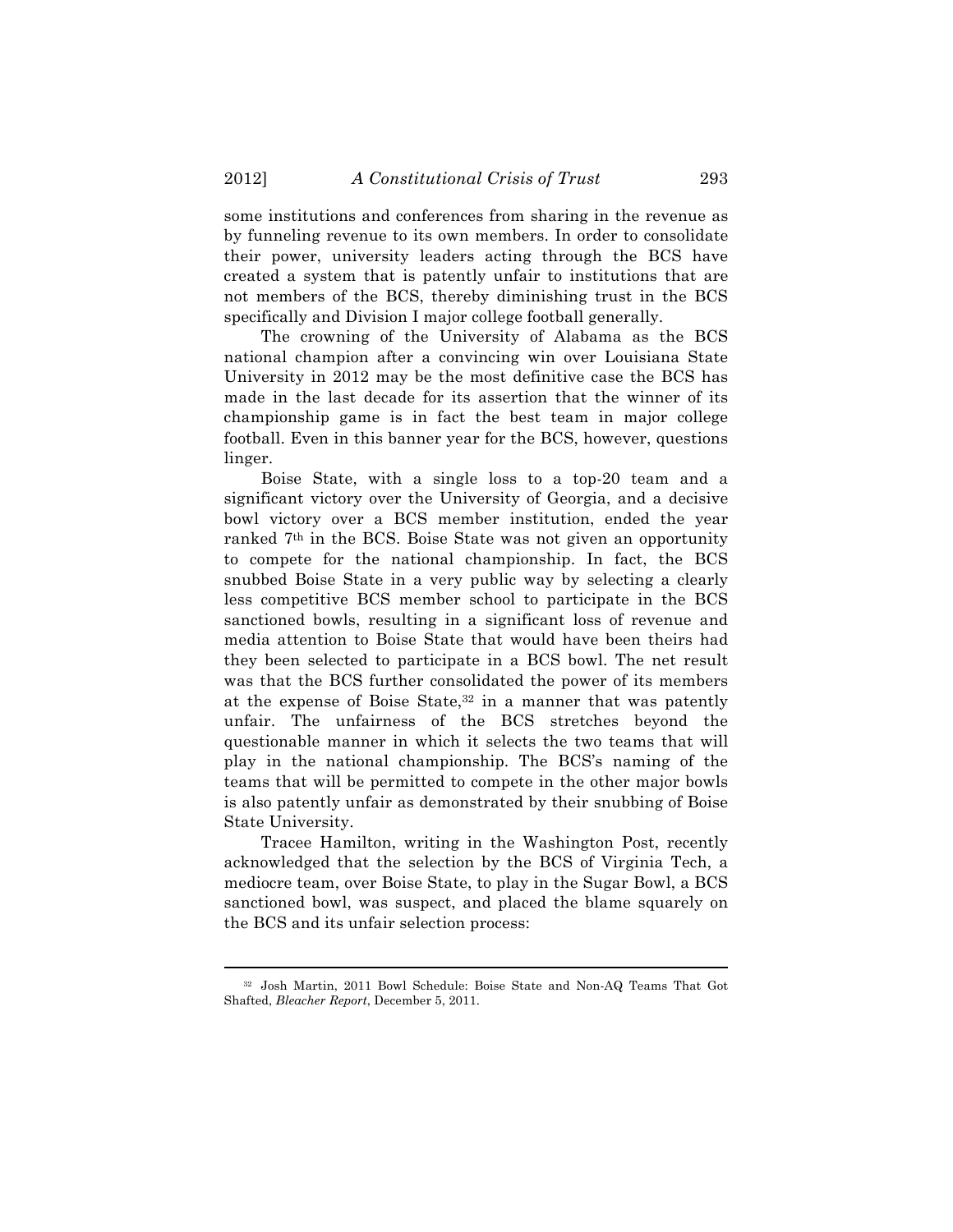So let's put the blame where the blame is due—right on the good ol' BCS and the good ol' boy bowl system, which is still run by the good ol' boys. The BCS was supposed to deal with the inequities of that system, in which the teams seem to be picked willy-nilly for the best of the big bowl games (with the biggest payoffs of course). That does not seem to be working.33

Oklahoma State University, another powerful one loss team, ranked third in the final AP poll, with four first place votes, ended its season with a signature win over a strong one-loss team, Stanford, leaving many wondering if they might have been able to compete against another one-loss team, the University of Alabama, if they were permitted to play in a championship game. It is clear, therefore, that even in this year when the BCS can make a solid case for its process as a means of declaring a national champion in Division I major college football, doubts linger, doubts that could be resolved by a system that is more transparent, inclusive, and fair.

Sadly, the best defense the BCS has been able to muster in support of its system as a means of selecting the national champion is that it is better than the previous system. At a recent conference regarding the BCS, hosted by the Center for Sports Law and Policy at Thomas Jefferson School of Law, when pressed to defend the current system, Roy Kramer, former commissioner of the Southeastern Athletic Conference (SEC), who is considered to be the "father of the BCS," defended the BCS on the ground that it was better than the Bowl System that preceded it. The Bowl System was certainly no more effective in terms of being able to name a definitive national champion in big-time college football than the BCS, nor did it do much to provide universities from nonparticipating conferences with a chance to compete; but this argument is insufficient, little more than a straw man. The question is not whether the former bowl system with all its flaws was worse than the current system – it is, rather, whether there is a better system.

The NCAA Constitution demands more of its members, including those who run the BCS. It requires that they comply

<sup>!!!!!!!!!!!!!!!!!!!!!!!!!!!!!!!!!!!!!!!!!!!!!!!!!!!!!!!!!!!!!!!!!!!!!!!!!!!!!!!!!!!!!!!!!!!!!!!!!!!!!!!!!!!!!!!!!!!!!!!!!!!!!!!!!!!!!!!</sup> <sup>33</sup> Tracee Hamilton, "Sugar Bowl 2012: Virginia Tech Should Not Apologize for the BCS Embarrassment," THE WASHINGTON POST*,* December 1, 2011.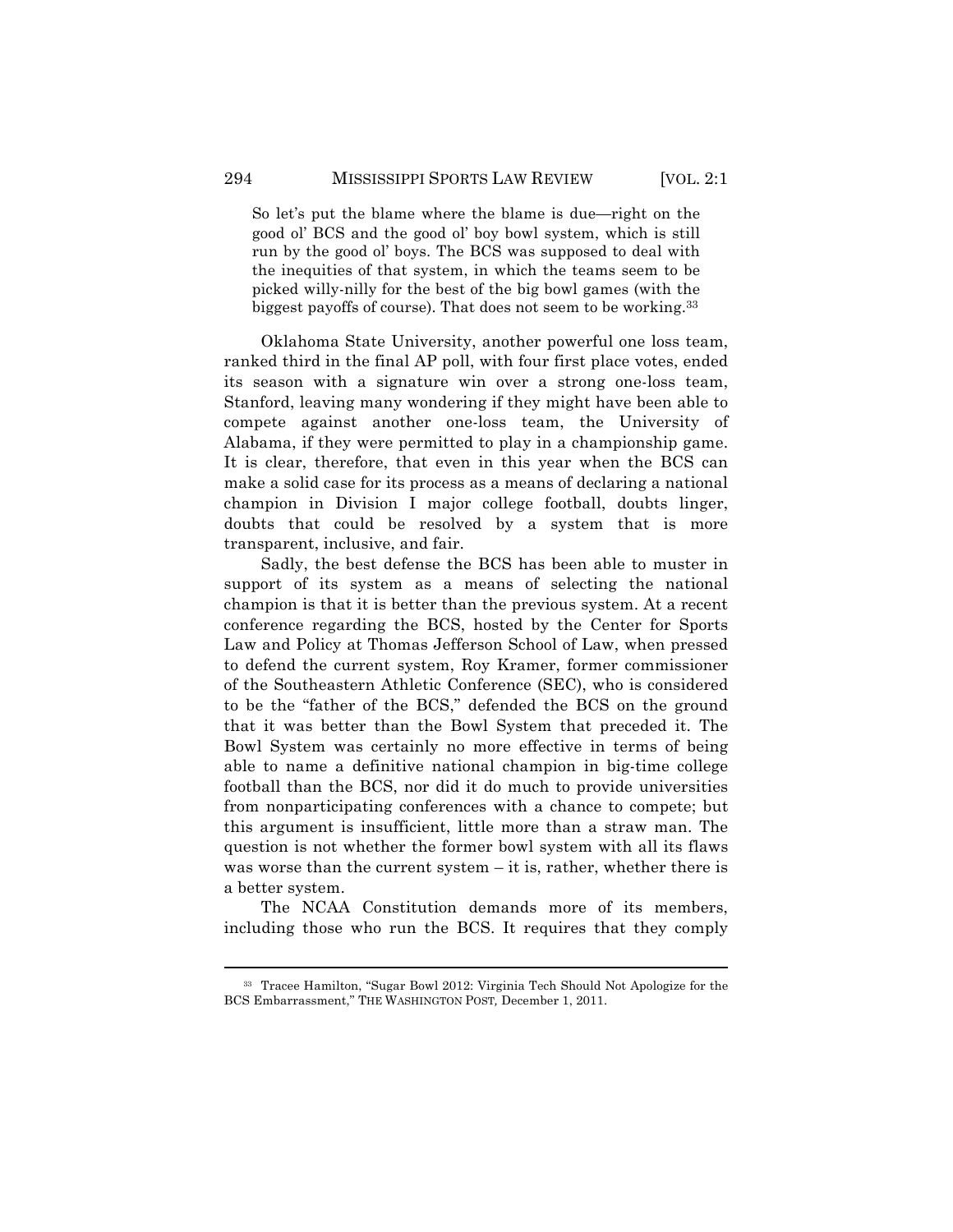with the principle of competitive equity in Article 2.10 of its constitution. Article 2.10 requires that,

The structure and programs of the [NCAA] and the activities of its members shall promote opportunity for equity in competition to assure that individual student-athletes and institutions will not be prevented unfairly from achieving the benefits inherent in participation in intercollegiate athletics.

The BCS selection process also clearly violates Article 2.15 (The Principle Governing Postseason Competition and Contests Sponsored by Non-collegiate Organizations] which mandates that;

The conditions under which postseason competition occurs shall be controlled to assure that the benefits inherent in such competition flow fairly to all participants, to . . . protect student-athletes from exploitation by professional and commercial enterprises.

NCAA-sanctioned national championships in other major sports are far more trustworthy means of selecting a national champion and of assuring fairness in competition than is the BCS. It is not surprising, therefore, that they have been subjected to far less criticism. There may be complaints by teams on the "bubble" for having failed to be invited to participate in the playoffs in men's basketball, for example; but there is not the chatter about the legitimacy or trustworthiness of the final results in men's basketball with its playoff system that exists on an annual basis with regard to the BCS's selection system. It is not surprising, therefore, that fans favor a playoff, and such a move would therefore clearly help rebuild trust.34

A national championship system can easily be developed. Many models have been suggested and some are apparently being considered as the BCS approaches the end the current contract with ESPN.35 Larry Scott, PAC-12 Commissioner, in reference to

<sup>34</sup> *See* Eric Blevins, *College Football's BCS (Bowl Cartel System?): An Examination of the Bowl Championship Series Agreement Under the Sherman Act*, THE SPORTS LAYWERS JOURNAL, 18 SPORTS LAW. J.153, 167-68 (2011).

<sup>35</sup> *See*, *e.g.,* Steve Wieberg, *BCS Adjustment Coming, But to What Degree?* USA TODAY, January 8, 2012. Wieberg references the BCS meeting held in January of 2012 and explores some of the options that will no doubt be discussed in that meeting.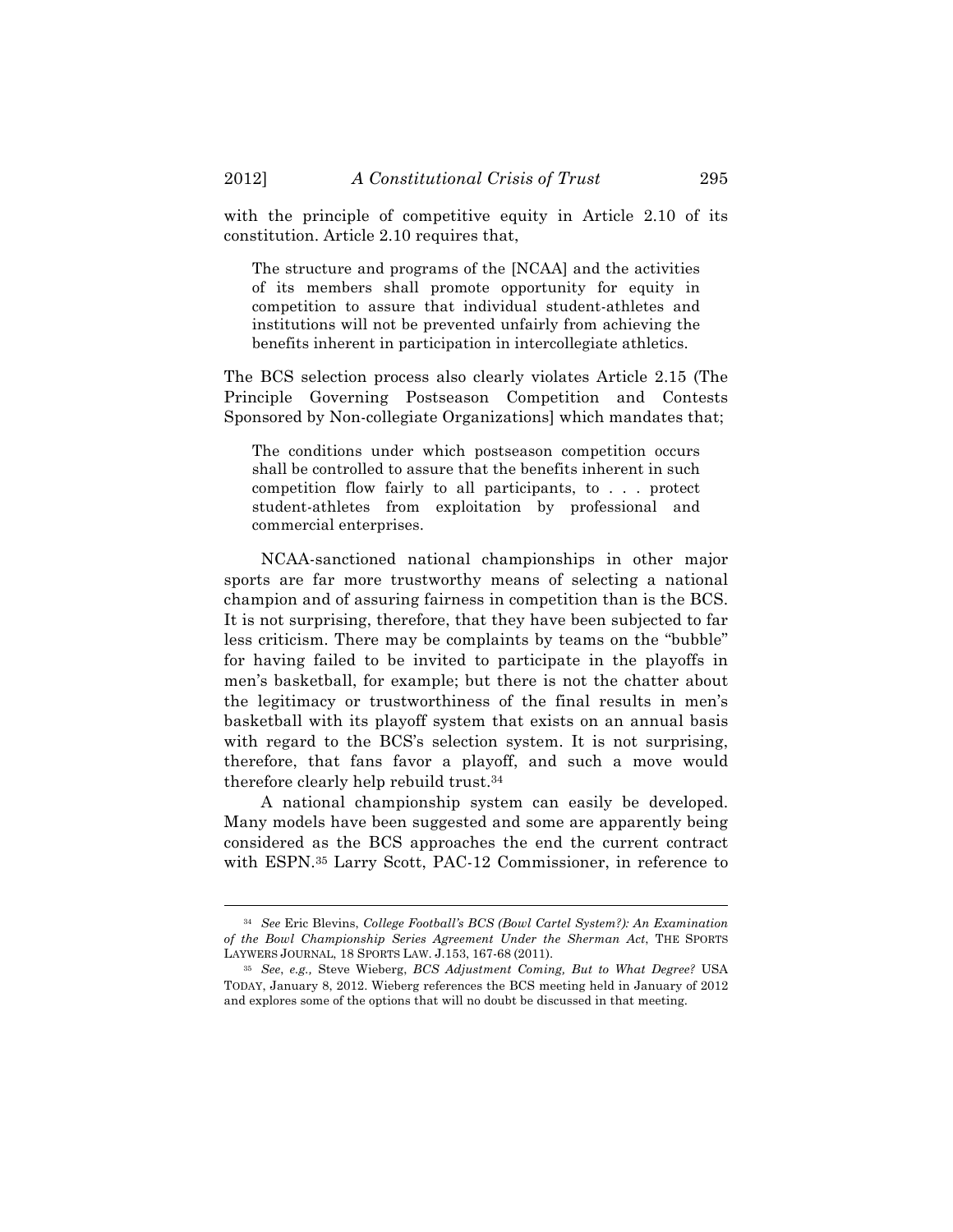private BCS meetings held in January 2012 stated, in reference to whether the BCS might adopt a new format for selecting the national champion in big-time football, that, "There'll be a very open and robust discussion about a variety of options."36

Perhaps, the most conservative recommendation is a 4-team (2-game) playoff that can be incorporated into the current bowl system, a concept which has been supported by NCAA President Mark Emmert,<sup>37</sup> and which may well be the BCS's favorite. Proponents of that 4-game system argue that it would create more fairness, and clarity in terms of the naming of an accepted national champion, and would also address legitimate educational concerns regarding time away from class on the part of studentathletes and related academic values, issues that will be discussed in the following parts of this essay.

Representatives of the WAC, a non-AQ conference, have expressed concerns that a 4-team playoff could well be even more unfair to non-AQ conferences in terms of competitive equity, however, because it is likely that the powers that control the BCS and its selection process would implement a system that could effectively close the doors on teams from non-AQ conferences, resulting in more competitive inequity but shoring up the powerbase of the BCS. As previously noted, in 2012, Boise State with one loss was completely closed out of the BCS bowl system in favor of lesser teams, which evidences the likelihood that a 4-team BCS orchestrated bowl will not address the BCS's significant trust deficit and will, if implemented, only marginally restore confidence in big-time football.

An 8-team (7 game) or 16-team (15 game) playoff is also a possibility. The Mountain West Conference has developed a plan for a 16-team, 15-game national championship.38 A 16-team playoff could easily involve both AQ and non-AQ conferences, resulting in more competitive equity and increased revenues

<sup>36</sup> *Id.*

<sup>37</sup> NCAA President Mark Emmert recently stated that, "The notion of having a Final Four approach is probably a sound one." Zachary D. Rymer, *Plus One Playoffs: NCAA President Comes Out in Favor of Proposed Format*, Bleacher Report (January 12, 2012), http://bleacherreport.com/articles/1022610-plus-one-playoff-ncaa-presidentcomes-out-in-favor-of-proposed-format.

<sup>38</sup> *See, e.g.,* Craig Harris, *Mountain West Conference Proposes 16-team College Football Playoff*, ARIZONA REPUBLIC, October 19, 2011.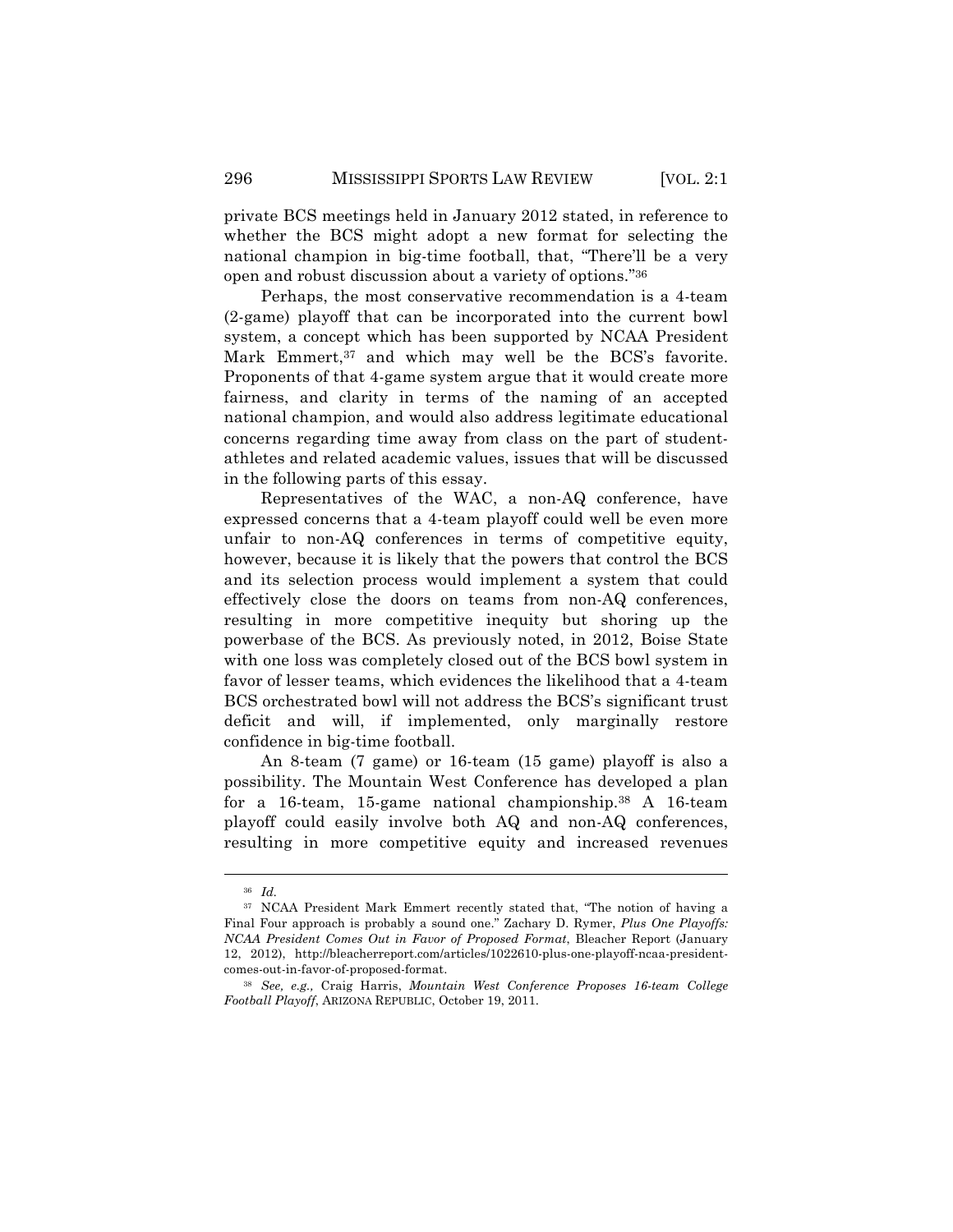which could be shared more broadly, as is the case with "March Madness" the NCAA's playoff in men's Division I college basketball. A "Holiday Madness"39 8- or 16-team playoff would also clearly provide more equity and parity, thereby increasing public trust.

One non-academic objection to such a playoff system is that it would disrupt the current bowl system and the bowl and television contracts underlying that system. Since the ESPN contract expires in 2013, the problem with the television contracts can be easily addressed. Indeed, it is likely that the television contract will be far more marketable. Of course, given the intransigence on the part of the NCAA and the BCS, it is sadly likely that this window of opportunity may come and go. The NCAA needs to act now.

An additional contractual obstacle remains, however. Individual contracts between the BCS, conferences and individual bowls remain. Those contractual issues will have to be dealt with on a case-by-case basis, but it is clear that for the most part, in the short term, as the terms of the contracts draw to a close, that the bowls can largely be incorporated into the national championship competition, which would strengthen the bowls during the remaining term of existing contracts. In the long-term, the NCAA could also work with cities that have historically participated in the bowl system to allow them to host games, which will provide increased economic development dollars to participating cities. Such a system would circumvent bowl officials—the highly paid middle-man—but would provide a more competitive game and increased development dollars for cities sponsoring playoff games along the road to the national championship.

The bowl system has some historical merit, but its debits outweigh its credits and bowl contracts should not be renewed when they expire in the future. The bowl system results in a diversion of funds generated by the participating universities and their student-athletes to non-university local groups with highly paid executives, who enjoy significant expense accounts, which translates into high costs of doing business.

<sup>39</sup> "Holiday Madness" is a term that I have developed that would also emphasize that the playoffs would be held over the holiday season, thereby doing little to disrupt the academic schedules of participants.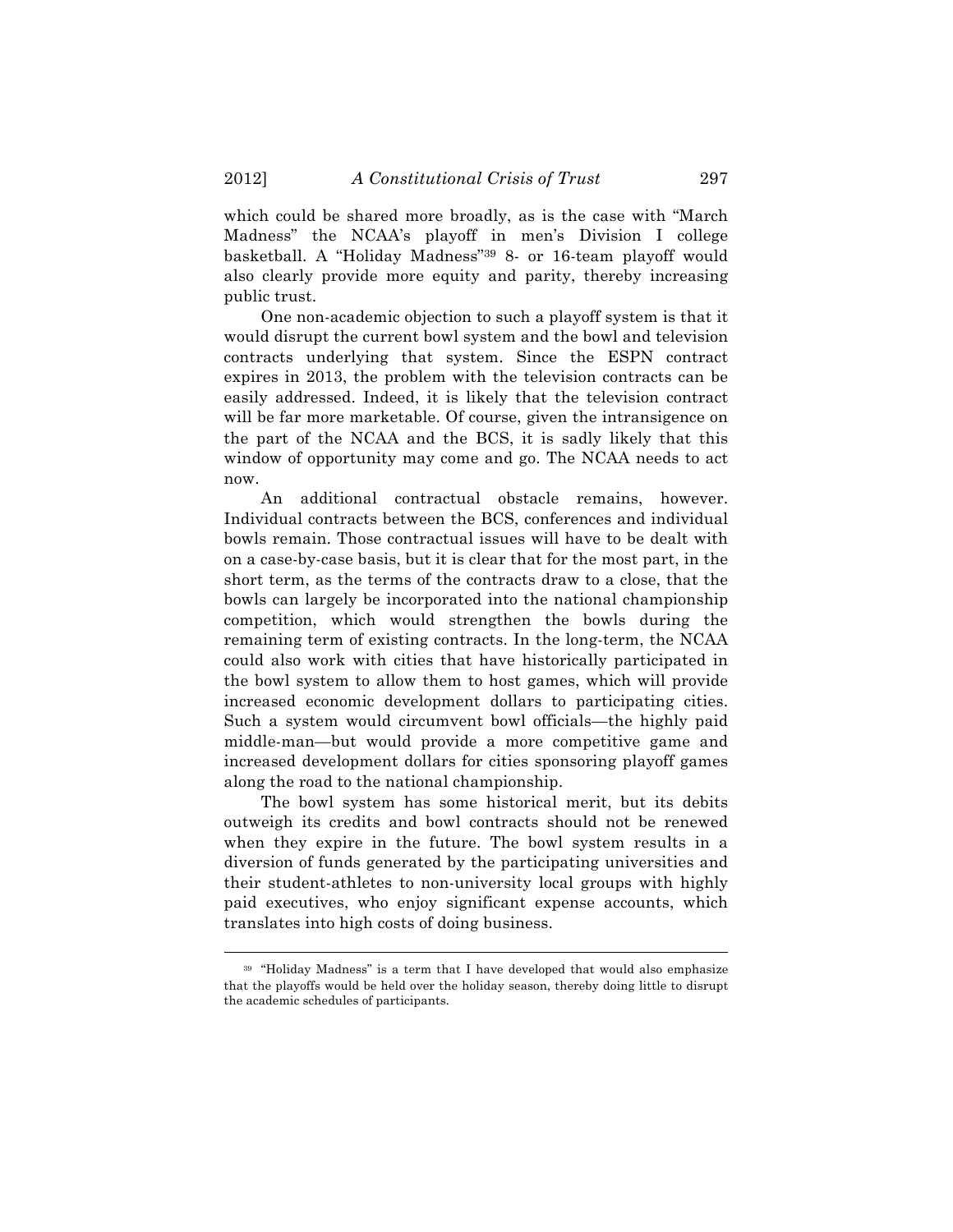Peter Kotz goes a step further and asserts that "insiders use the bowl system to loot American universities."40 Kotz asserts that:

The scheme plays out on the ostensibly pristine fields of amateur athletics. Bowl executives grant themselves breathtaking salaries. The games meanwhile provide coaches, athletic directors and the suits who nominally supervise them with an unending stream of bonuses....

College football is the only sport that gives away its postseason revenues. Its business model is akin to Wal-Mart keeping its profits for the first ten months of the year and then letting Value World host its holiday sales.

This is an especially hazardous form of capitalism for the nation's universities, which have been bloodied by ever-diving state funding combined with double-digit tuition hikes.<sup>41</sup>

While there may be some exaggeration in Kotz's arguments, it is clear that it is economically imprudent to maintain the bowl series, which essentially outsources the national championship, because the bowl system generates less revenue than would be generated by a playoff system. It is not surprising that this anachronistic form of outsourcing through an inefficient and ethically suspect, in some instances, bowl system does not exist in any other NCAA sponsored sport. A failure to examine a questionable outsourcing arrangement in any other context in these trying economic times would surely be considered either malfeasance or misfeasance. The fiscal irresponsibility inherent in the bowl system also violates Article 2.16 (The Principle Governing the Economy of Athletics Program Operation) which requires that,

Intercollegiate athletics programs shall be administered in keeping with prudent management and fiscal practices to assure the financial stability necessary for providing studentathletes with adequate opportunities for athletics competition as an integral part of a quality educational experience.

<sup>!!!!!!!!!!!!!!!!!!!!!!!!!!!!!!!!!!!!!!!!!!!!!!!!!!!!!!!!!!!!!!!!!!!!!!!!!!!!!!!!!!!!!!!!!!!!!!!!!!!!!!!!!!!!!!!!!!!!!!!!!!!!!!!!!!!!!!!</sup> <sup>40</sup> Peter Kotz, *Bowling for Chumps*, HOUSTON PRESS NEWS, December 14, 2011.

<sup>41</sup> *Id.*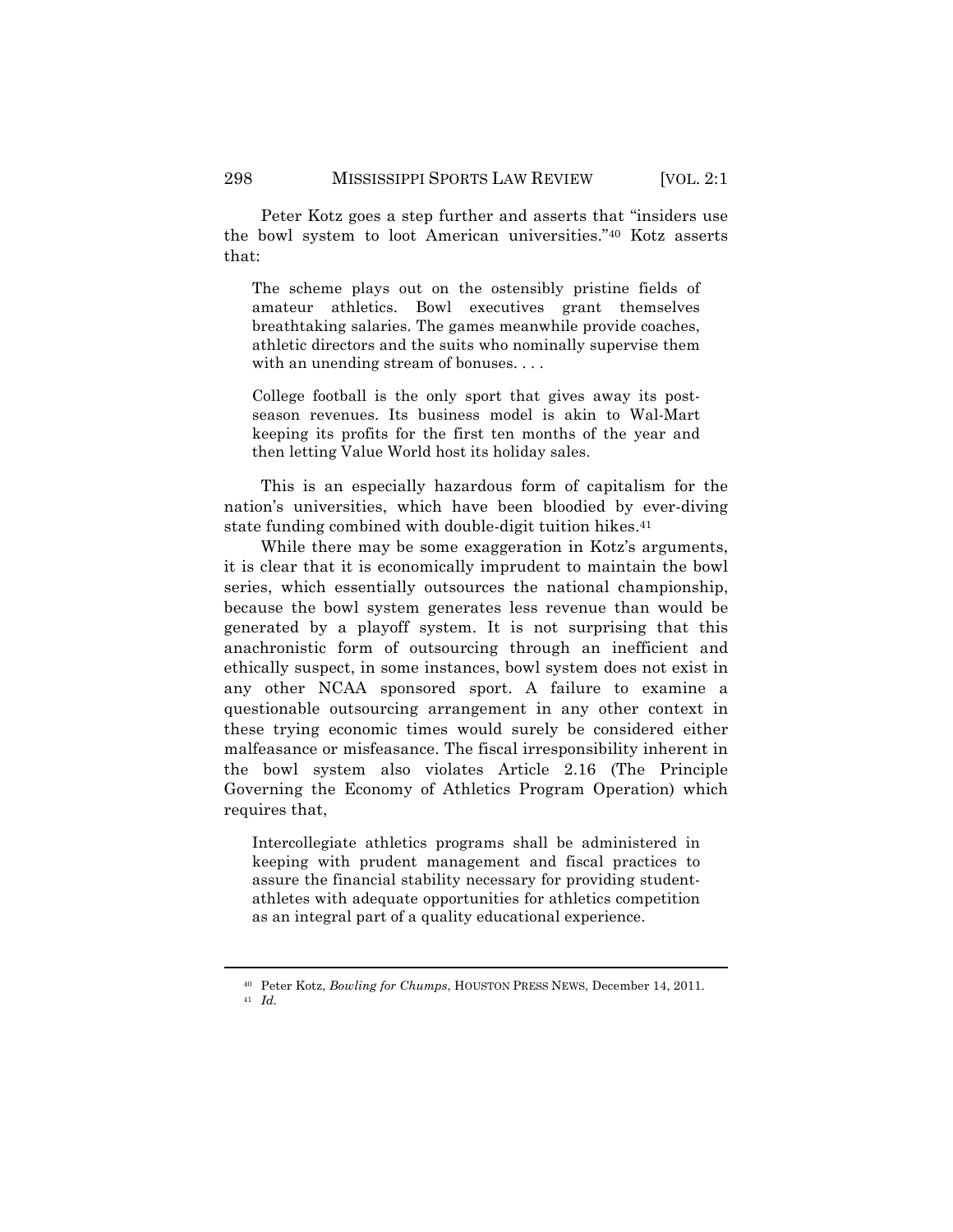There are other areas in which economic issues should be openly considered. Writing for *Sports Illustrated*, Andy Staples, notes that:

In football, four bowls form a cartel called the Bowl Championship Series to negotiate a television contract worth \$125-million a year. That money is redistributed by conference, with the six most powerful getting a guaranteed share and the five least powerful ones getting significantly less. If the presidents permitted the NCAA to run an FBS football tournament, conservative estimates put the television contract at three times what the BCS makes.42

With a playoff, universities would also share in larger gameday revenues, from an 8-team, 7-game, or 16-team, 15-game playoff. Each game would matter, not just to the universities and their student-athletes but also to the viewing public. Selling tickets and filling stadiums would be far different than the current non-BCS model, under which participating universities struggle to sell the required number of tickets to a lackluster game of little significance and often lose money because of travel expenses.43

It is clear that the refusal to move from a bowl system, dominated by an unfair BCS selection process, is less about money than power. More money will be generated by a playoff system; but BCS member institutions recognize that those funds would be distributed more broadly, resulting in increased parity. BCS members are more fearful of the impact of parity on their programs—of losing their unfair competitive advantage—than they are with raising more revenue.

In his thoughtful article, Staples also notes that such creating a playoff need not end the bowls in the short or longterm:

[A play-off] would not kill the existing bowls because they are far too valuable as television inventory. (In fact, ESPN owns

<sup>!!!!!!!!!!!!!!!!!!!!!!!!!!!!!!!!!!!!!!!!!!!!!!!!!!!!!!!!!!!!!!!!!!!!!!!!!!!!!!!!!!!!!!!!!!!!!!!!!!!!!!!!!!!!!!!!!!!!!!!!!!!!!!!!!!!!!!!</sup> <sup>42</sup> Andy Staples, *Fiesta Bowl Saga Strong Reminder that BCS System Invites Corruption*, SPORTS ILLUSTRATED, March 30, 2011.

<sup>43</sup> Craig Harris, *Trips to BCS Bowl Games can Cost Some Schools big Money*, USA TODAY (September 28, 2011), http://www.usatoday.com/sports/college/football/story /2011-09-28/bcs-bowl-games-cost-some-schools/50582512/1.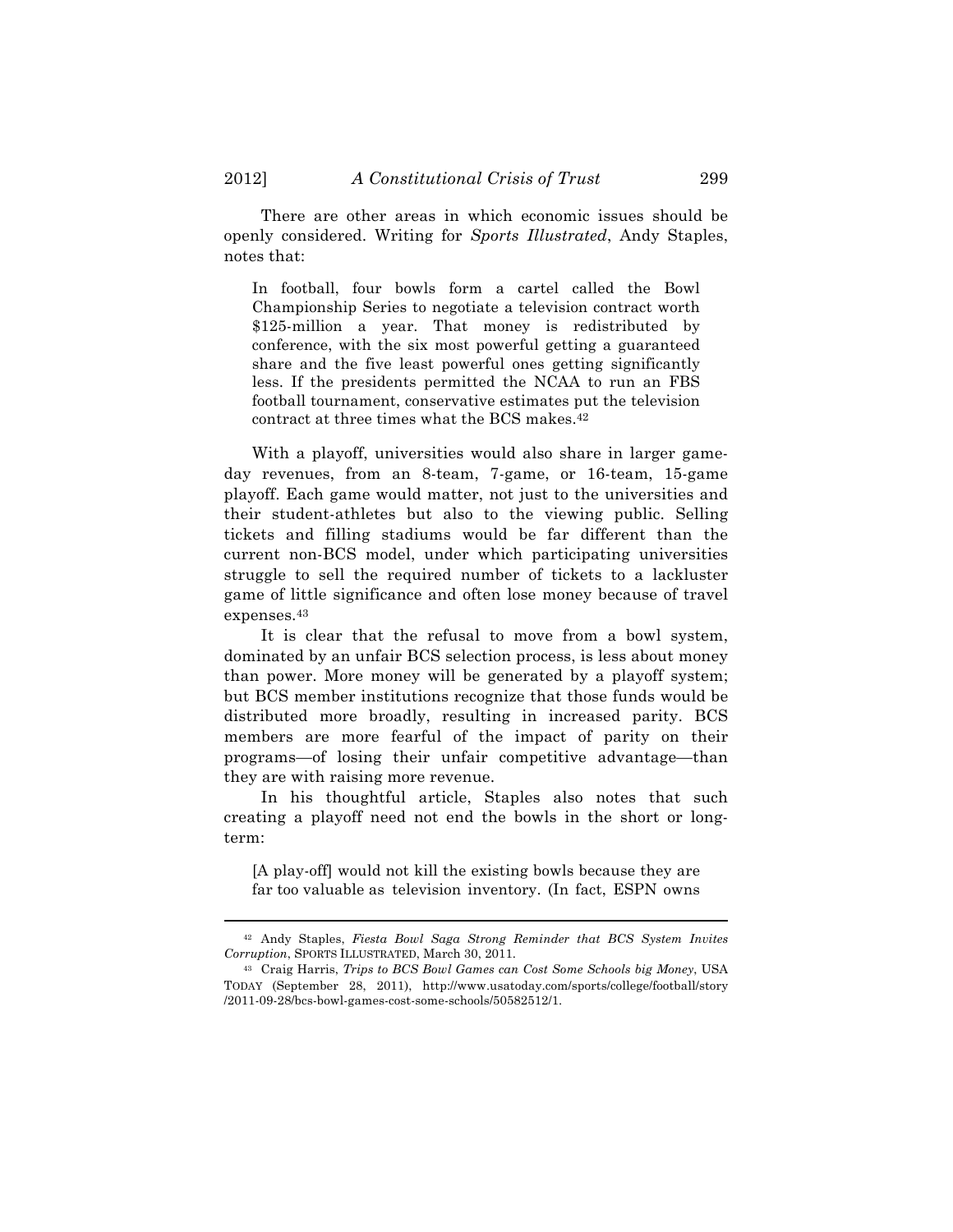and operates some of the worst bowls simply because they make excellent late-December programming.) A move to an NCAA tournament would, however, reduce the possibility of corruption by reducing the financial stakes of those who run bowls.44

Staples is right – bowls have had their share of corruption. Alleged corruption has even given rise to indictments, as was the case recently with the Fiesta Bowl.45 Certainly, not all bowls are corrupt and some do their share of good in the communities they serve; but they are at best superfluous.

It is clear, from a financial perspective and in terms of trustworthiness that universities would do well to end their questionable relationship with the bowl system. Ending the current bowl system, however, raises certain problems that must be addressed.

Frankly, under a playoff system, the BCS will also become superfluous. The NCAA does not need another entity to run a major championship. That may be a subtext in the apparent disagreement between Mark Emmert, who directs the NCAA (and is open to a playoff), and Bill Hancock, who directs the BCS.46 This would be welcome, since the BCS middle-man has acted independently and, as noted in this essay, in a manner that openly disregards the constitutional values that are at the core of the NCAA. This disregard undercuts public trust in the NCAA. The BCS, like its bedfellow, the Bowls, should be eliminated as superfluous.

It is clear, as previously noted, that there will be individual contract issues to sort out with existing bowls, but that can be done in a number of ways. In the long term, the bowls (but not necessarily their communities) that have historically hosted those games should be terminated as costly outsourcing, the contractual interests can be met. One way, in the short term, will be to make each of the fifteen games played in a 16-team playoff, on the way

<sup>44</sup> *Id.*

<sup>45</sup> *See, e.g.,* Craig Harris and Dennis Wagner, *Former Fiesta Bowl Executive Officer Indicted*, ARIZONA REPUBLIC, November 17, 2011.

<sup>46</sup> *See* Holbrock, *surpa* note 22, noting Emmert's openness to a play-off and Hancock's general opposition to a playoff, which effectively would render the BCS superfluous.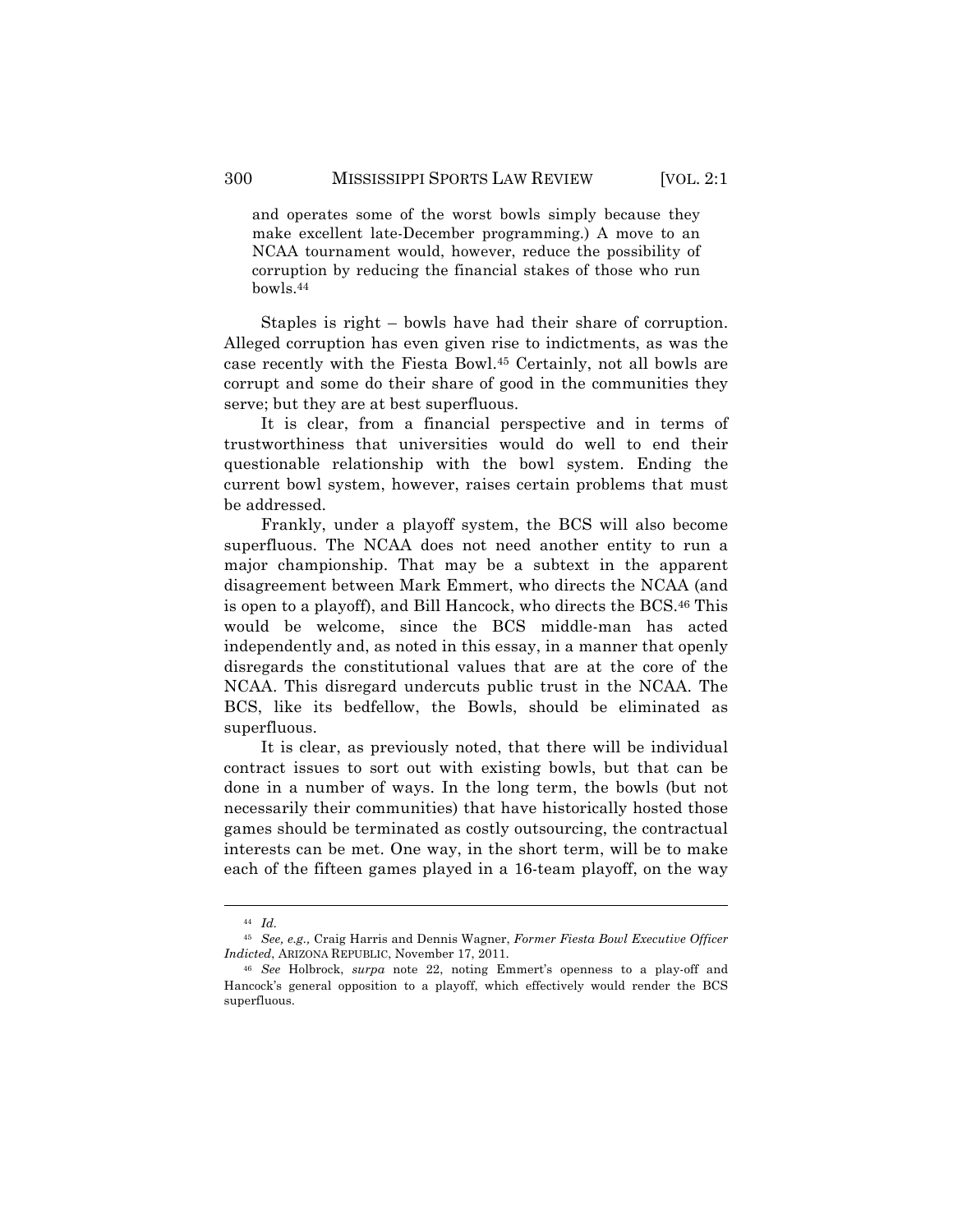to the national championship game, a "bowl" game. That would satisfy 15 bowl participants. Those 15 participants should be thrilled, because the games would be more significant. Given that each game will lead on to the next step in the playoffs for the winning team, big-time football can develop its version of "holiday madness," filling stadiums and drawing luster to some of the lesser bowls that are selected to host playoff games. If necessary in the short-term, while contracts expire, bowl sites not selected to participate in the 15-game playoffs, could still host bowl games for teams left out of the playoffs, much as the NIT has done in basketball.

It is clear, however, that a number of conferences are concerned that an expanded playoff would "render what is now a healthy and profitable regular season less meaningful."<sup>47</sup> These revenue concerns may be legitimate for some universities. A 16 team playoff would necessarily result in a shortening of the regular season, in the interests of student-welfare and in furtherance of academic values, as noted in the following parts of this essay. This would, however, take away regular season revenue generated by individual games that many successful programs have come to depend upon to fund their ever-burgeoning athletic programs. Net revenues raised from a highly marketable playoff system may, however, exceed revenues lost in the regular season. Playoff games will be highly valued in the marketplace. In turn, given that an increased number of schools will be competing for the opportunity to participate in the playoffs, regular season games may draw more fans during season, enhancing the revenue generating capacity of fewer but more noteworthy games during the regular season. With conference expansion, and smaller divisions, conferences could also maintain their conference championships, which generate significant revenue. Revenues generated by the national championship could be shared, as is the case with "March Madness," the NCAA's D-I men's basketball playoff. At any rate, one may not simply assume that there will be an overall loss in revenues by shortening regular seasons and developing a legitimate playoff.

<sup>47</sup> *Supra,* note 35.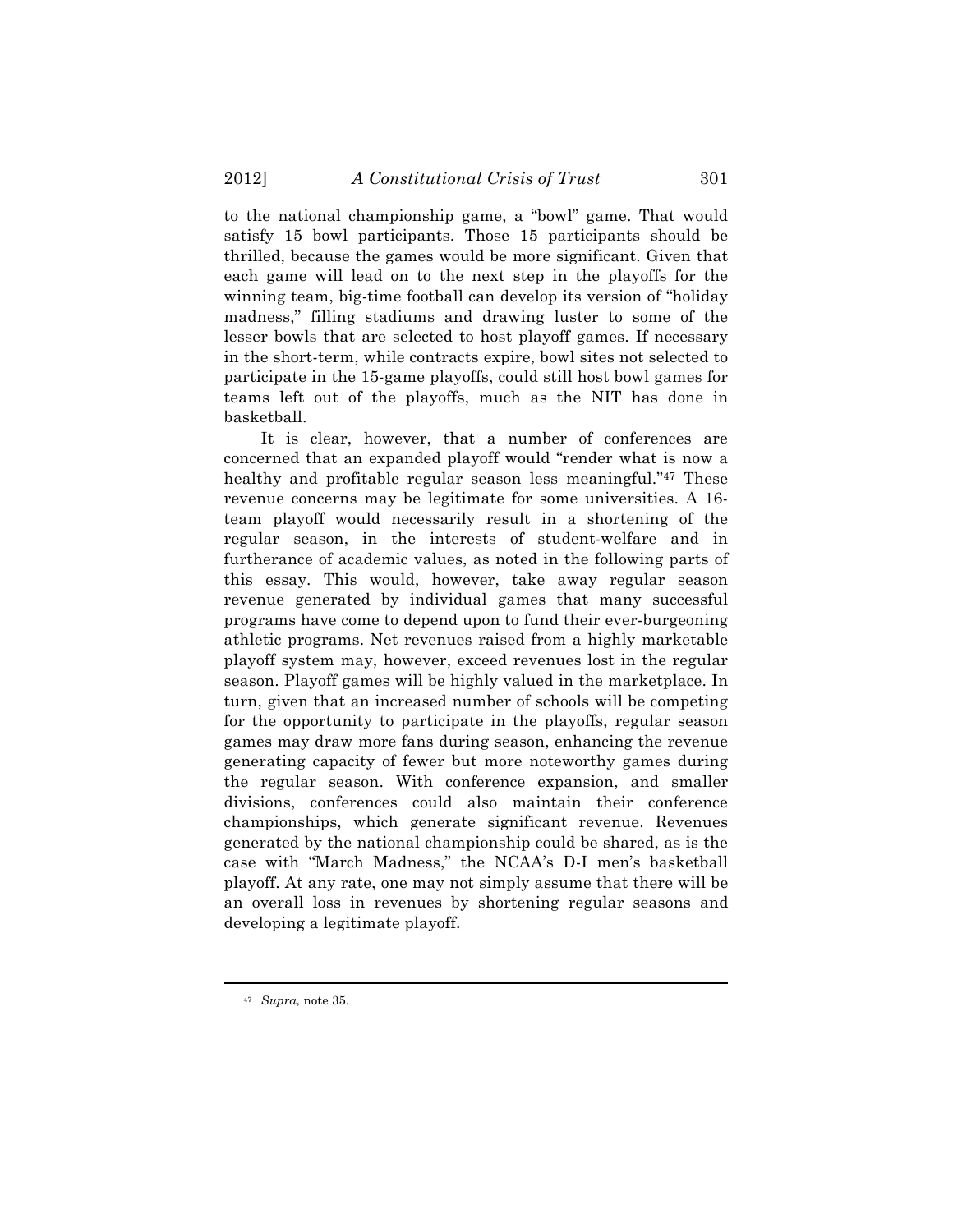Nevertheless, it remains conceivable that some of the more powerful schools that pack stadiums week after week and command significant media dollars for each game played may suffer some short-term revenue loss. It is likely, however, that their greater concern is that a more open playoff system will have the effect of creating more parity and thereby limit the powerbase of BCS institutions, which are preferred in the current system. Therefore, while in the long run a 16-team playoff may be helpful financially for most universities, many BCS members recognize that such a playoff may result in some diminution of power of their member institutions. Once again it appears without a more persuasive accounting or analysis of net income generated by a playoff and a shortened season, this argument may be mere subterfuge. Once again, we need more transparency—more open analysis of economic claims—on the part of school's that argue against a more open playoff that it is really about maintaining power not just revenue.

There is another major argument against a 16-team playoff. Legitimate concerns can be raised regarding the impact of an extended playoff season on participating student-athletes. President Emmert succinctly states this argument, when he asserts that, "moving toward a 16-team playoff is highly problematic because I think that is too much to ask a young man's body to do. It's too many games, it intrudes into the school year."48

Essentially, President Emmert is arguing that expanding the number of games played in a season to provide for a playoff system would be harmful to student-athletes and would undercut academic values. This argument assumes that the season would have to be lengthened in order to facilitate a playoff. In fact, if a 16-team playoff was implemented and seasons were shortened, such concerns would have little merit. The remaining issue is again one of economics or revenues. It is not clear that net revenues would be affected in significant ways. Such a conclusion requires an accounting that has not been made. There may or may not be a significant drop in net revenues, given that existing games will be more significant.

<sup>48</sup> *Supra*, note 37.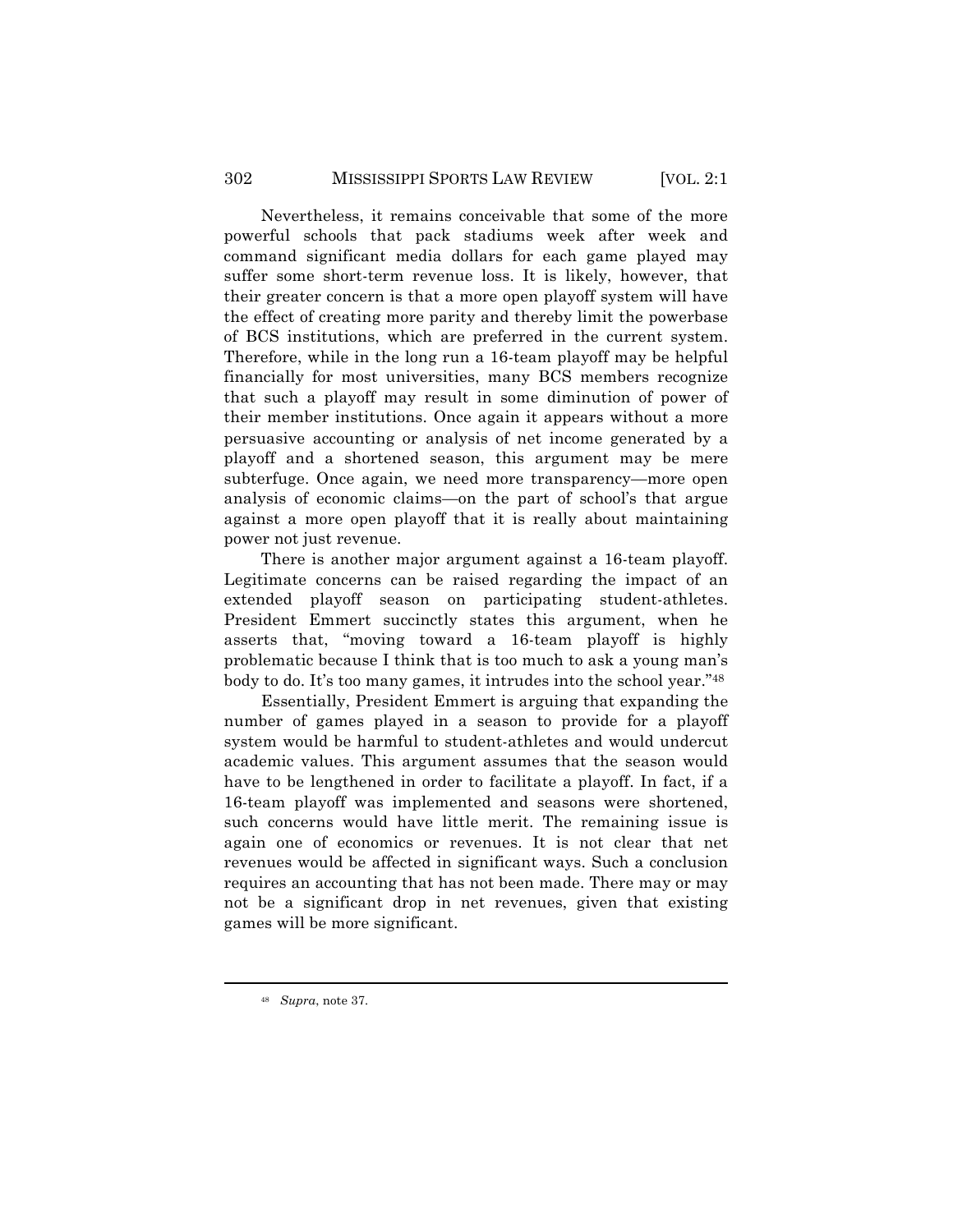Even if there is a drop in revenue for some schools in the short term, the very values—student welfare and academics asserted by President Emmert and others—could be served with a playoff. As argued in Parts II and III of this essay,<sup>49</sup> if the season were shortened to 9 or at most 10 games for conferences with a playoff, only two teams would play 13 or 14 games and the remainder would play fewer games, and have fewer practices, translating into fewer injuries thereby enhancing student welfare.

Students would also have more time for classes, because the games could be played during holiday weeks ("Holiday Madness") when students are not in class. Playing fewer games in a shortened season would also result in fewer missed classes for the vast majority of student-athletes playing Division I major college football. Missing less class time should also increase the likelihood that the student-athletes will graduate, meeting academic values.

More will be said regarding these issues in Parts II and III, which addresses student welfare and academic values issues directly, but it should be emphasized that arguments opposing a playoff system on student welfare and academic grounds, even by well intended educators like President Emmert, are at best diversionary, little more than an effort to "hide the ball." If there is real concern about student welfare issues of the kind raised by educators supporting the status quo or a mildly reformed version thereof, then seasons should be shortened or at a minimum the slow move toward lengthier seasons that we have experienced in major college football since the BCS was formed<sup>50</sup> should have been opposed and the use of a playoff could provide a rather paradoxical means for doing just that. Indeed, as we have moved toward larger conferences, with divisions, if university leaders are genuinely concerned about the issue of the length of a season, they have a wonderful opportunity to shorten seasons, while provide a system that will increase postseason revenues dramatically as an offset to lost regular season revenues.

Sadly, however, with their focus on the goal of maintaining a system that maximizes power, and secondarily revenue, university

<sup>50</sup> LSU, for example, played 11 games in 1998, when the BCS was formed, and 14 in 2012. Had they played in a bowl, they would have played in a total of 12 games in 1998.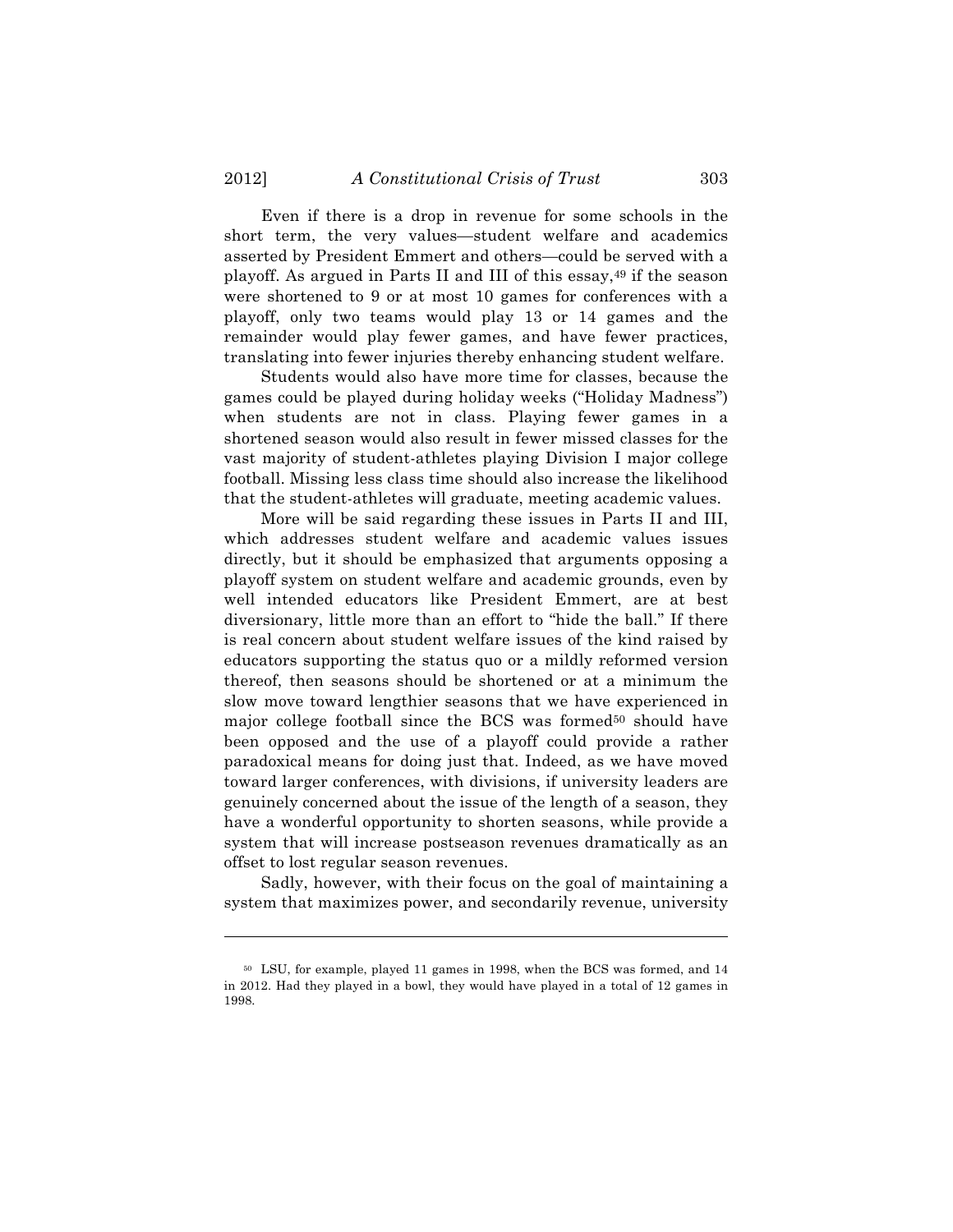leaders associated with the BCS have slowly added additional games and have taken their eye off issues related to studentwelfare and academic values. As the following discussion makes clear, the current BCS system does not fare well when analyzed from the perspective of student-welfare and academic values.

### II. STUDENT-WELFARE CONCERNS

One can hope that university leaders may be trying to balance the pressures they feel as a result of the powerbase of coaches and the public reification of big-time football<sup>51</sup> when they compromise student-welfare concerns. Sadly, however, they may be willing participants in the effort to solidify the powerbase of major college football at the expense of their so-called studentathletes. How they deal with the current crisis will determine whether they are unwitting or witting accomplices in "win at all costs" culture of big-time college football.

Many coaches, including no doubt Coach Paterno, consider themselves in some measure to be teachers of young men. They nevertheless are caught up in the culture of winning and maintaining their powerbase to give them a competitive edge. Despite the fact that some schools provide small bonuses for graduation rates in their contracts with their coaches,<sup>52</sup> it is clear that coaches in major college football are hired to win. This focus on winning – building and maintaining a *power*ful winning program often at the cost of student welfare – permeates football at the highest collegiate level.

Issues related to the failure to address student welfare concerns in BCS driven college football have been discussed in

<sup>&</sup>lt;sup>51</sup> One can imagine an anthropologist finding tapes of football games at some time in the future, which would result in a vigorous disagreement between those latter-day anthropologists who surmise that it is an early 21st century version of gladiators at work and those who believe that it is some kind of primitive religious gathering.

<sup>52</sup> Urban Meyer, newly appointed Head Football Coach for Ohio State University receives a base salary of \$4 million with additional \$700,000 possible in performance incentives and graduation rates. Greg Bishop, *For New Football Coach at Ohio State, its First Down and 4 Million*, THE NEW YORK TIMES (November 28, 2011), http://www.nytimes.com/2011/11/29/sports/ncaafootball/for-new-coach-at-ohio-state-itsfirst-down-and-4-million.html?pagewanted=all.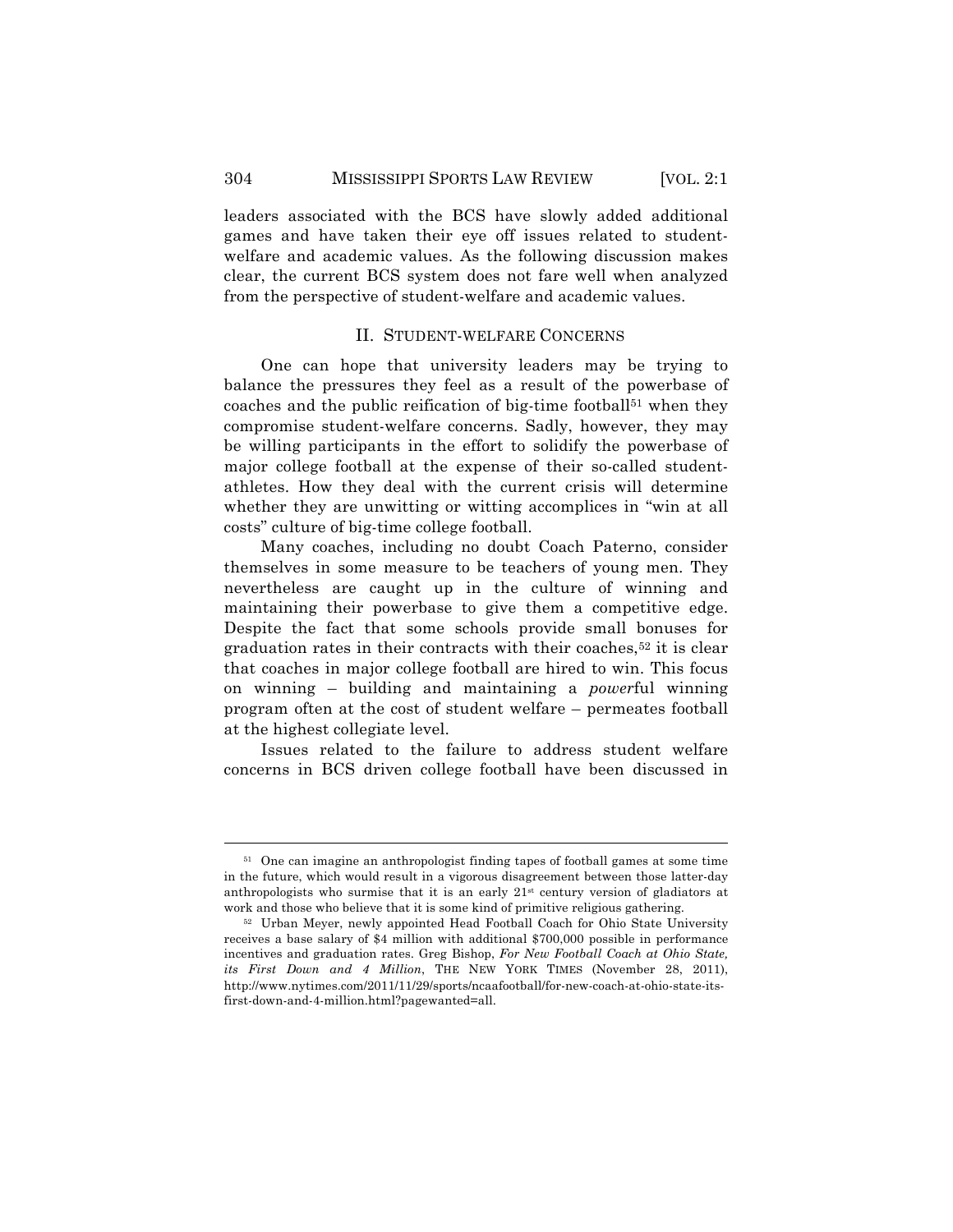detail elsewhere.53 Two major issues related to student welfare are protecting student-athletes from injuries and insuring that they have ample time to be a student and obtain the academic benefits they are promised in exchange for their participation in the highly commercialized world of big-time college football. On both of these fronts, the BCS and big-time football receive a failing grade.54

Since 2006, the number of classes missed by student-athletes has increased  $40\%$ .<sup>55</sup> Student-athletes are being removed from the classroom and campus to play more games, many of which are now held during the week in order to satisfy fan and therefore media demands.56 This is why comments like those made by President Emmert opposing a playoff on the ground that it would harm students by taking them out of class are received with skepticism.

Student welfare concerns regarding injuries have also been exacerbated by lengthy seasons. Much attention has been given to concussions and other head injuries that are suffered by studentathletes playing football.57 The Brain Injury Research Institute reports that 10% of college and 20% of high school football players sustain brain injuries in a given season.<sup>58</sup> In testimony offered on January 4, 2010 before the House Judiciary Committee at a field hearing in Detroit, Michigan, Dr. Bennet Omalu, who is generally credited with having discovered the first case of dementia related to football in 2002, testified that

The concept of permanent brain damage and dementia following repeated blows to the head is a very well established and generally accepted principle in medicine. . .

<sup>53</sup> Smith and Milhiser, *The BCS and Big-Time Intercollegiate Football Receive an F: Reforming a Failed System*, 2 WAKE FOREST JOURNAL OF LAW AND POLICY (forthcoming 2012).

<sup>54</sup> *Id.*

<sup>55</sup> *Id.*

<sup>56</sup> With ESPN's marketing of major college football on Thursday nights, traveling student-athletes are virtually assured of missing class on two or three days during the middle of the week when travel will necessarily occur. The institutions and their coaches want to be on television and ESPN wants to expand its market, without considering the academic needs of student-athletes.

<sup>57</sup> Smith and Milhiser, *supra* note 53.

<sup>58</sup> Trauma on a non-adult brain is more significant – more likely to lead to serious complications – than a blow to the head of an adult. *See* THE BRAIN INJURY RESEARCH INSTITUTE, http://brainresearchinstitute.org/index.html.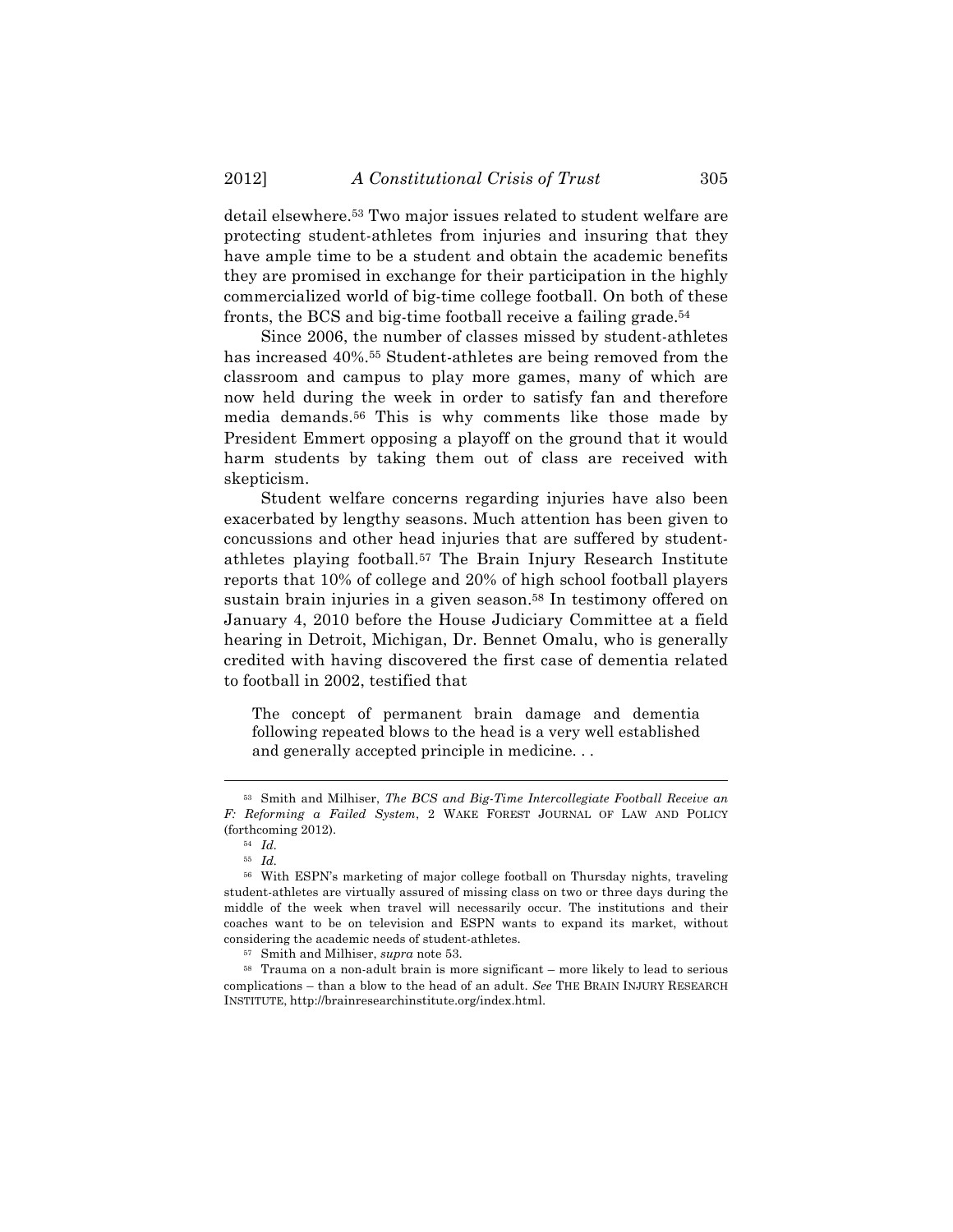The current issue at stake is not the debate whether CTE [brain injury from blows to the head] exists, but what we can all do together to help protect athletes . . .

The current focus has been on concussions, while we are not yet paying enough attention to sub-concussions. There is a broad spectrum of acceleration-deceleration injuries to the head; unfortunately, a concussion may represent one end of the spectrum. Sub-concussions or blows to the head which may not manifest with immediately incapacitating symptoms and signs are equally as important in the patho-etiology of CTE.59

Based on his and related research, Dr. Omalu added that, "One may question the basis for keeping a concussed player out of play for any time shorter than three months."60Dr. Omalu closed his testimony with a call to action on the part of those who sponsor contact sports like football:

Understanding traumatic brain injuries is a complex endeavor, which requires multi-faceted and multi-disciplinary efforts that cannot be provided by only a committee of doctors and other professionals. [Organizers] of contact sports, at all levels, should finance studies and reports by different, unrelated independent research groups and individuals across the United States . . . No single group can provide all the innovative ideas, novel methodologies, original thought and intuition, which would be needed.<sup>61</sup>

Surely, if university leaders are committed to student welfare, given that on an annual basis 10% of their students playing football for the university are likely to suffer brain injuries,62 with others subject to possible latent brain injury, they should heed Dr. Omalu's call to provide funding and support for research. If there were a playoff, then a portion of the revenues generated by student-athletes participating in those games could be dedicated to supporting research and university leaders would

<sup>59</sup> *Id.*

<sup>60</sup> *Id.*

<sup>61</sup> *Id.*

 $62$  If 10% of college football players are believed to suffer head injuries in a given season, a student-athlete takes a major risk every time he steps on the field and over the course of a collegiate career that often spans 5 active years – 4 years of eligibility with 1 year as a redshirt.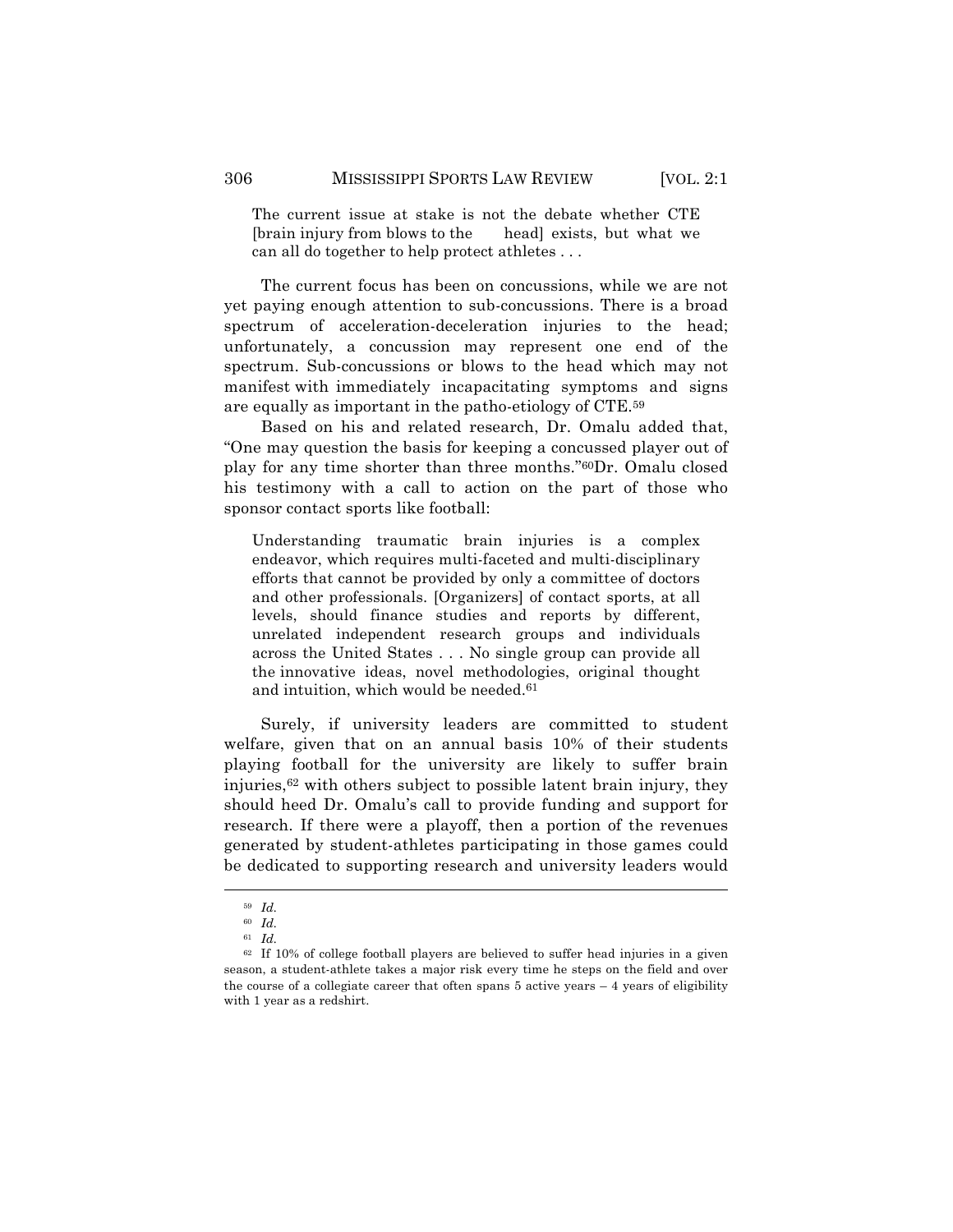thereby accept a portion of their responsibility to ensure that the safety of their players is paramount.

Given the vigorous contact in big-time college football, other serious injuries occur with regularity. Sport Safety International, a group of doctors and other professionals concerned with safety in sport, addresses the breadth of safety issues related to college football:

Over the past year, a lot of attention has been placed on the importance of long-lasting and potentially catastrophic conditions related to heat illness, concussion, and sudden cardiac death [in football]. . . .

Football is a collision sport whereby injuries are bound to happen. The majority of serious injuries are related to some form of contact, yet other musculoskeletal injuries [e.g., torn ACL injuries] that have a significant impact can also occur from non-contact movements.63

Knee and other injuries are common in big-time football.<sup>64</sup> Indeed, many college athletes will discover that debilitating injuries later in life are often a hidden price of their participation in intercollegiate athletics.

In addition to providing more support for research regarding head injuries, there are two major ways in which University leaders can deal with student welfare issues related to injuries: 1. by creating stronger safety rules; and 2. by shortening the number of games and practices, thereby decreasing the likelihood of injury.

<sup>!!!!!!!!!!!!!!!!!!!!!!!!!!!!!!!!!!!!!!!!!!!!!!!!!!!!!!!!!!!!!!!!!!!!!!!!!!!!!!!!!!!!!!!!!!!!!!!!!!!!!!!!!!!!!!!!!!!!!!!!!!!!!!!!!!!!!!!</sup> <sup>63</sup> *See* FOOTBALL KNEE INJURIES, http://sportsafetyinternational.org/ content/football-knee-injuries.

 $64$  The current system exposes athletes to the risk of serious and debilitating injuries. The Cleveland clinic said that a college football player has a 16% chance of tearing his ACL during a 4 year career. Smith and Milhiser, *supra* note 53( citing Jeb Williamson, *Give and Let Give: Curbing the Rise of ACL Injuries in College Football*, BLEACHER REPORT (Apr. 5, 2010), http://bleacherreport.com/articles/373615-give-andlet-give-curbing-the-rise-of-acl-injuries-in-college-football). 278 cervical cord injuries arose from playing football between 1997-2007 and 38% of football players injure themselves simply by tackling another player. Head Injuries are also a grave concern. *See* also, Michael Craig Miller, MD, *Concussions in Football*, HARVARD HEALTH BLOG (Aug. 14, 2010), http://www.health.harvard.edu/blog/concussions-in-football-20100814260.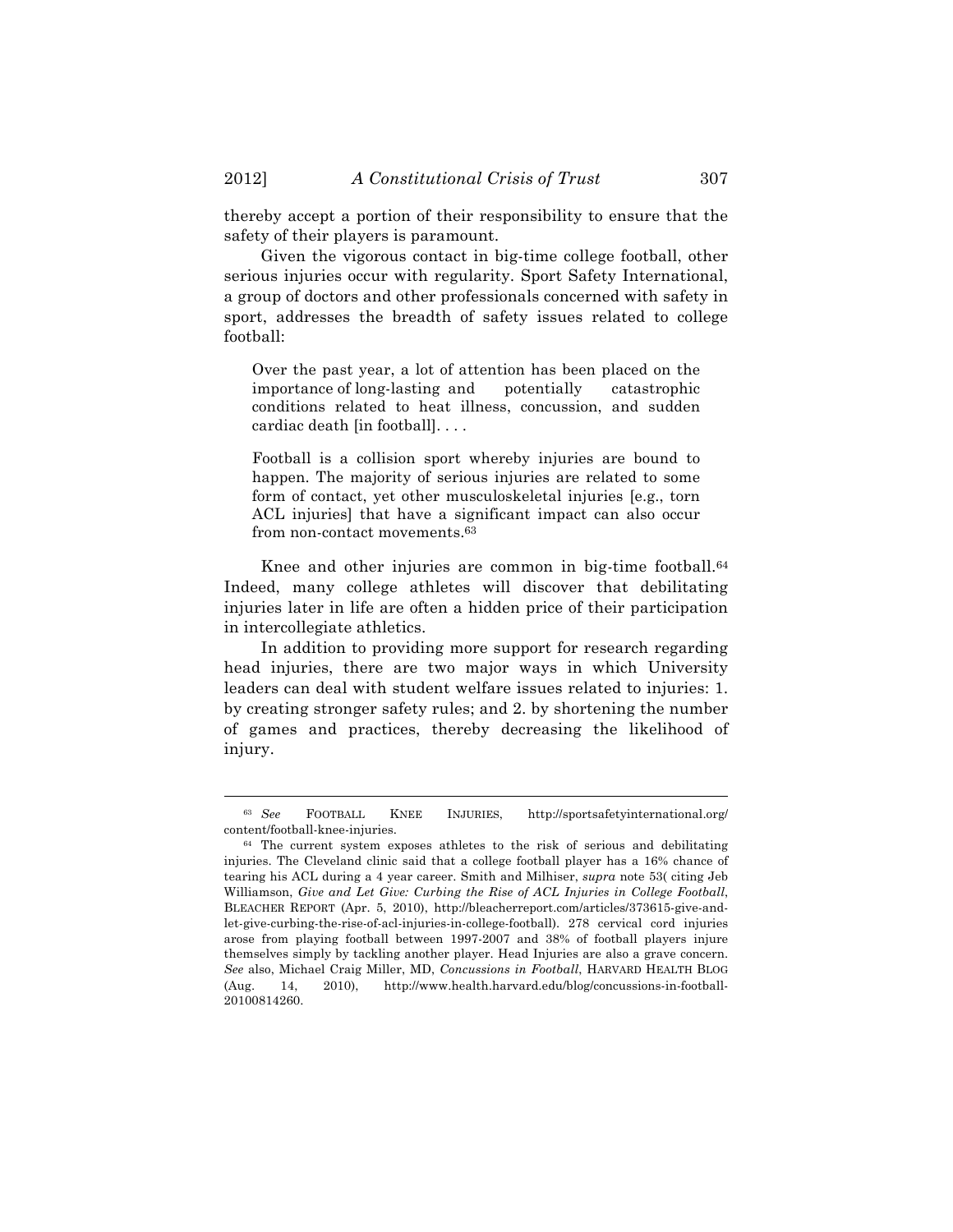While there have been some efforts to increase safety on the part of student-athletes,<sup>65</sup> there is much yet to be done,<sup>66</sup> as is evidenced by the fact that concerns of medical professionals often are ignored. It is unlikely, for example, that Dr. Omalu's recommendation that football players suffering a concussion not be permitted to play for three months will be put in the NCAA rule book to ensure the safety of student-athletes.

There is a culture in football that applauds an athlete for "playing through" an injury.<sup>67</sup> Often, coaches praise them for doing so. This culture makes it difficult for university leaders to adopt significant safety rules that in any way might be construed as impeding the game.

Kyle Meinke, a reporter who covers University of Michigan football, a major BCS program, praised a Michigan player for "learn[ing] to play through injury by shutting up, growing up."68 Meinke's article, written in the midst of a highly competitive season, captures the cultural phenomenon of playing hurt or playing through an injury:

Taylor Lewan was wearing a walking boot. He had a cast on his right wrist. His elbow was bothering him.

And he was complaining.

The Michigan football team's star left tackle has been lauded by teammates for playing through a growing number of injuries, especially considering the tenuous depth up front if he goes down.

But his pain reached a climax during the week off following the physical – and in his case, violent – Michigan State loss.

<sup>65</sup> The NCAA passed legislation in Aug. 2010 that requires each member institution to develop its own concussion management plan for reducing the risks and safely treating the injuries. NATIONAL COLLEGIATE ATHLETIC ASSOCIATION, http://www.ncaa.org/wps/wcm/connect/public/NCAA/Health+and+Safety/Concussion+h omepage/Concussion+Landing+Page.

<sup>66</sup> Smith and Milhiser, *supra* note 53.

<sup>67</sup> *See, e.g.,* Michael Florek, *Van Bergen Plays Through Injury, Finishes Storybook Career*, THE MICHIGAN DAILY, January 14, 2012.

<sup>68</sup> Kyle Meinke, *Michigan's Taylor Lewan Learns to Play Through Injury By Shutting Up, Growing Up*, ANNARBOR.COM, November 10, 2011. http://www.annarbor.com/sports/um-football/michigans-taylor-lewan-learns-to-playthrough-injury-by-shutting-up-growing-up/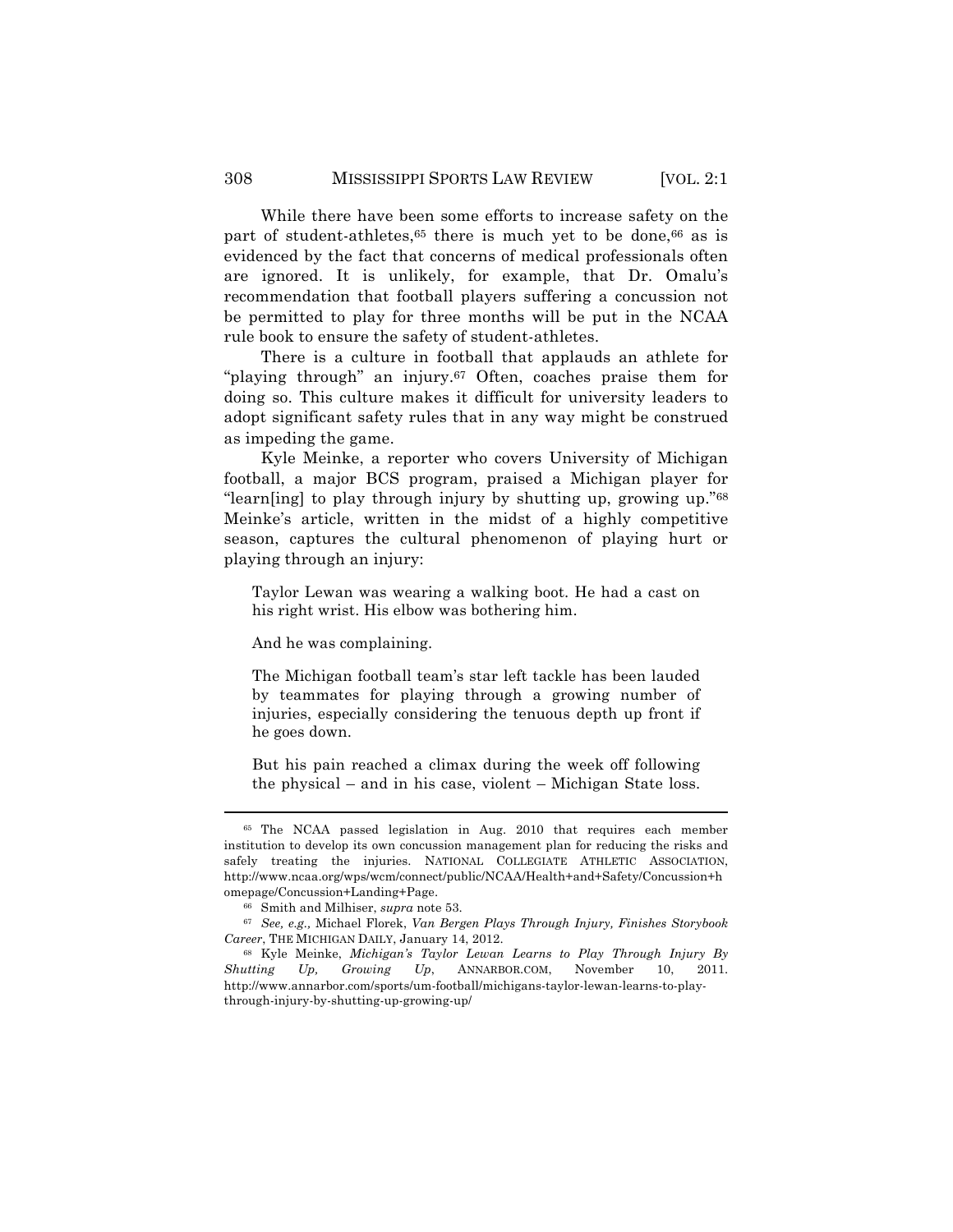He couldn't practice, but was riding a bike during workouts. And running his mouth.

That's when senior center David Molk told the gregarious Lewan to shut up.

Lewan said that is the best injury advice he's ever received. . .

"If you don't talk about pain, it will go away. That's one thing David Molk taught me."

That helps to explain how Lewan's been able to stay in the lineup despite his mounting injuries.

Coach Brady Hoke said that kind of courage has given No. 22 Michigan a lift – one it will need as it prepares to face the good defensive line of Illinois on Saturday (3:30 p.m. ABC). . .

"People keep talking about staying healthy and fighting through injuries and stuff, and I don't know why everyone is making a big deal out of it," [Lewan] said. "I'm playing football. I'm an offensive lineman, that's what I'm supposed to do."69

As the case of Taylor Lewan illustrates, injuries are common in major college football and student-athletes are simply expected to ignore or play through them for the team and for their coaches and fans who, in Lewan's case, were expecting to see him on the field on the following Saturday in a game televised by a major network, ABC.

This cultural phenomenon is related to the power issue. University leaders are hard-pressed to deal with such studentwelfare issues, because they pervade not just our universities with big-time football programs but are also a part of our broader culture. As educators, however, university leaders must collectively exercise the courage and ingenuity to find ways to address these cultural issues, by educating the broader public.

The NCAA Constitution demands as much from its institutions and leaders. Article 2.2 (The Principle of Student-Athlete Well-Being) requires that,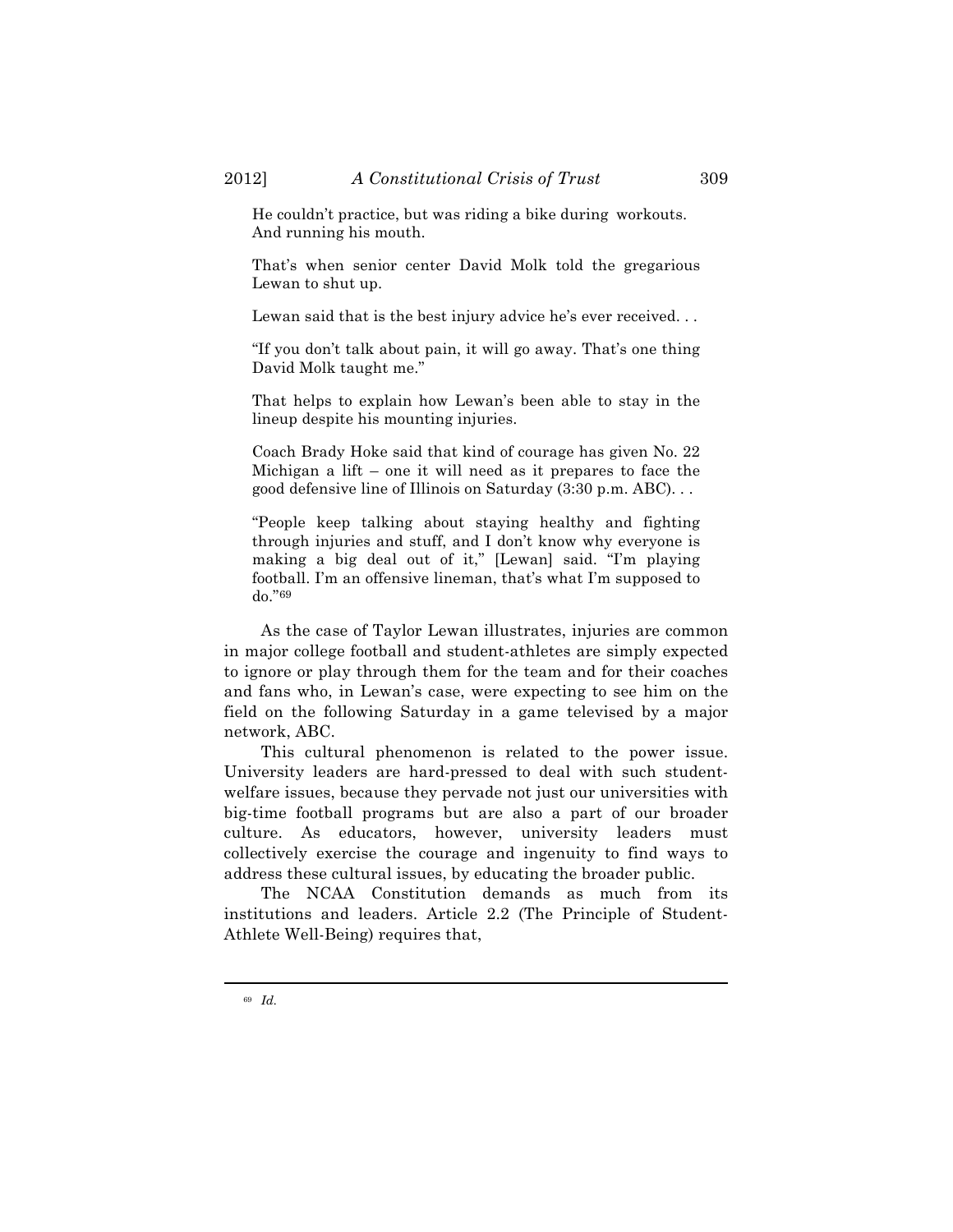Intercollegiate athletics programs shall be conducted in a manner designed to protect and enhance the physical and educational well-being of student-athletes.

Article 2.2.3 (Health and Safety), in turn, mandates that, "It is the responsibility of each member institution to protect the health of, and provide a safe environment for, each of its participating student-athletes." To continue to ignore, or address these studentwelfare concerns in a minimalist manner, clearly violates the NCAA Constitution.

If university leaders are to regain trust, they must address student-welfare issues in meaningful ways. They must reduce the number of games and practices with contact, which will reduce injuries and will provide student-athletes with more time to address their academic needs. The NCAA and its member institutions must adopt and enforce more stringent rules designed to increase the safety of their student-athletes. And, finally, they must address the underlying cultural issue of winning at virtually any cost that gives rise to expectations that student-athletes, like gladiators of old, fight through their injuries, even though the result of doing so may be debilitating injuries now or in the future. Anything short of sincere efforts to deal with these issues will be insufficient to regain trust.

Dealing with cultural issues—fighting through or ignoring injuries in the interests of the team—will require a commitment to education based on genuine concern for the health and safety of student-athletes. Football at the BCS level is by its very nature a threat to the health and safety of student-athletes. If the NCAA and leaders of the institutional members playing at this level fail to address safety issues in an optimal manner, by being willing to shorten seasons and limit the number of contact practices, they may simply be putting off a crisis that may one day threaten bigtime college football itself. One can imagine a season filled with serious injuries and even deaths giving rise to cries that all of college football be eliminated. If there is any chance that such a result might ensue, academic leaders who support major college football must take stronger and clearly visible action to deal with injuries through rules designed to increase safety and through education to deal with the "win at all costs—play through injuries"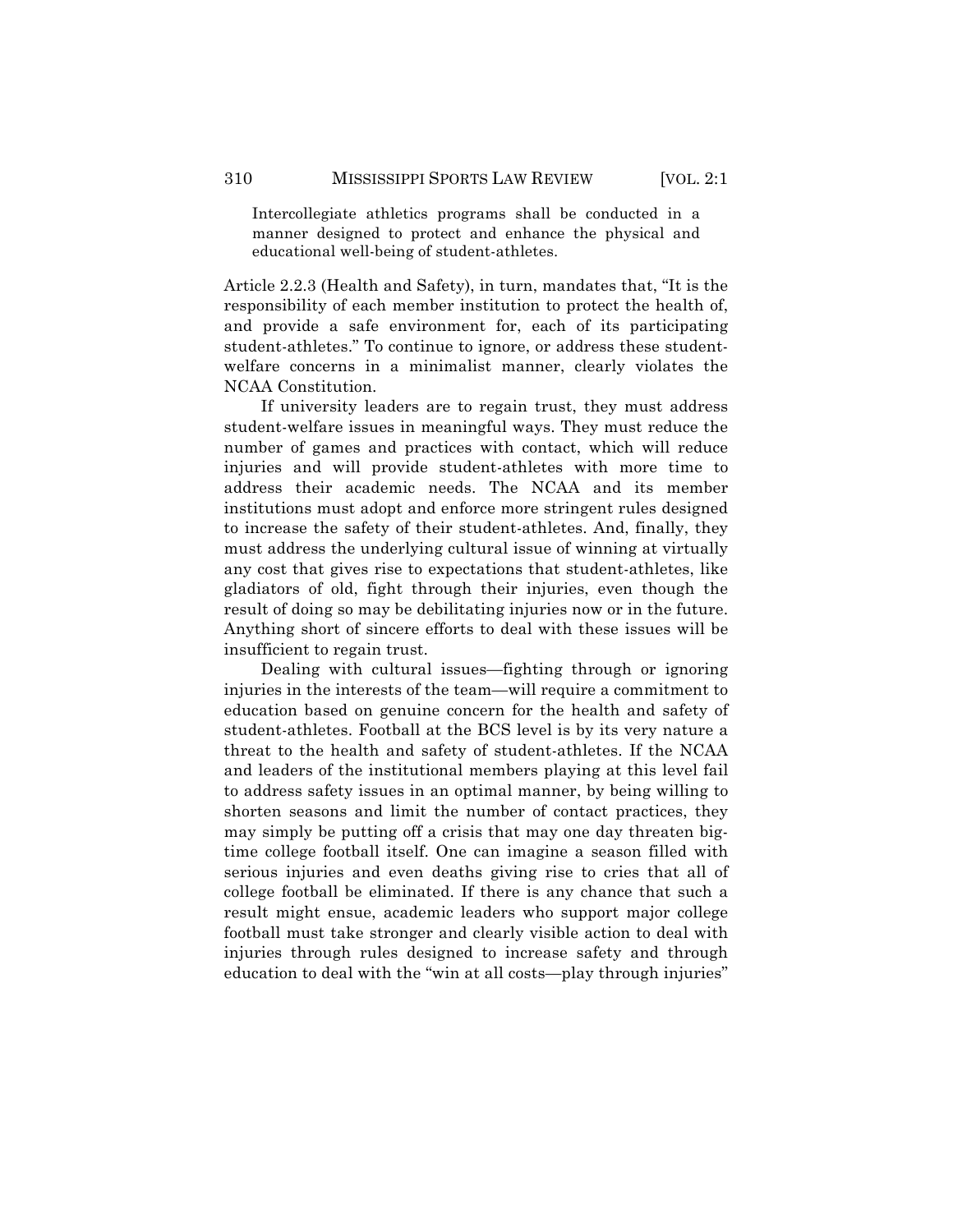culture that dominates big-time college football and begets or exacerbates many injuries.

It is acknowledged that the recommendation in Part II of this article supporting a 16-game playoff be adopted, as a means of insuring competitive equity, would run counter to safety and student-welfare issues. That is why it is also recommended that the season be limited to 9 or at most 10 games, which would have a significant net impact of limiting contact for the vast majority of student-athletes participating in FBS intercollegiate football. Most teams would not make the playoffs, resulting in a shortened and safer season for thousands of student-athletes involved in bigtime college football. In such a system, 16 teams would play no more than 11 games, 8 would play no more than 12 games, 4 would play not more than 13 games, and only 2 would play as many as 14 games. The net result would be a dramatic reduction in the number of games played, a shortened season (the playoff, "Holiday Madness," would extend from the end of finals in the fall semester to the beginning of the spring semester in January), and would benefit thousands of student-athletes.

As previously noted, a playoff system could also provide dollars for research, for workers compensation, and other forms of insurance for players.70 It would, in short, fulfill both the letter and spirit of the NCAA Constitution and would do much to renew trust in the NCAA and major college football.

### III. ACADEMIC VALUES

The adverse impact of the BCS and big-time college football on academic values has been explored in depth elsewhere.71 The

<sup>70</sup> Smith and Milhiser addressed this issue in greater detail, recommending that: "more revenue generated from games needs to be put towards supporting studentathletes and institutions that serve them well, academically and in terms of student welfare needs. This support could be generated from a national championship game or a series of bowl games and could be awarded in the form of extra scholarship positions, increased scholarship funding, and monetary contributions to successful institutions (institutions that graduate their students and provide for their welfare). Other studentathlete-centered benefits could also be considered, such as classes that teach studentathletes valuable skills such as financial health, interviewing, and time-management. Bowl-generated revenue should go directly to the schools instead of the organizations running the bowls." Smith and Milhiser, *supra* note 53.

 $71 \over Id.$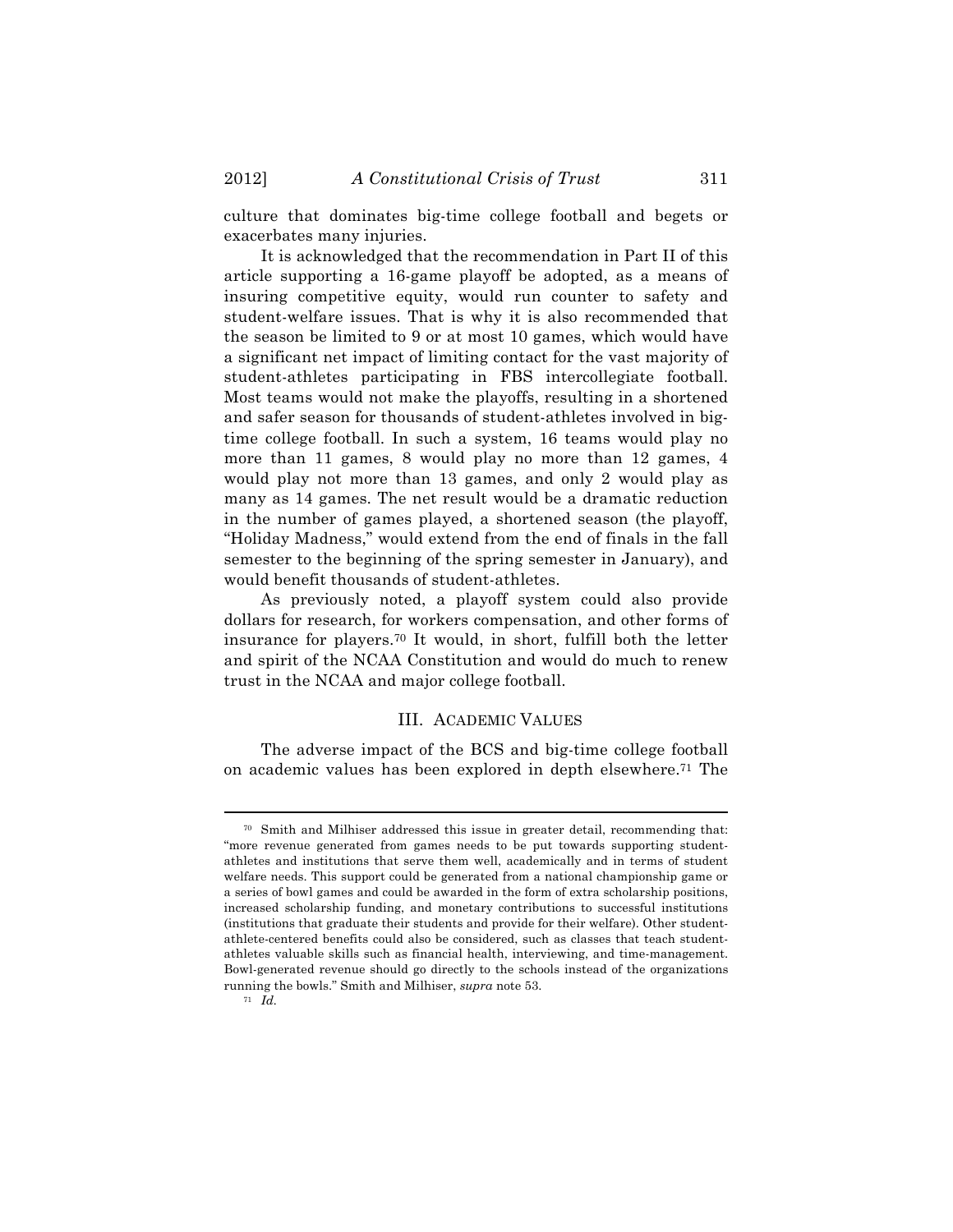BCS criteria for playing in the national championship game have nothing to do with academic values. It has been argued that the BCS and NCAA should consider graduation rates as a part of their selection process.<sup>72</sup> As previously noted,<sup>73</sup> they also should try to schedule games to limit class time missed during the post-season.

Perhaps based on its purpose of merely providing for a postseason designed to benefit its members in monetary and power-enhancing ways, the BCS has done little to promote commitment on the part of its membership as academic leaders to keep their academic promises to (contract with) student-athletes who participate in the BCS bowl games. The best evidence of the fulfillment of their academic promise to their student-athletes is the rate at which student-athletes involved in the BCS graduate. If universities are going to "pay" their athletes with education, as they should,74 then the best evidence that they are keeping their promise, in exchange for the student-athlete's promise to play, is graduation rates. Successful students generally graduate.

The BCS was completely indifferent, perhaps oblivious, to the fact that their 2011 national championship game pitted two teams with poor records of keeping their academic promises to their football players, as evidenced in their comparatively weak graduation rates:

Auburn University and the University of Oregon had some of the poorest graduation rates in college football, particularly for athletes of color. Auburn actually had the greatest disparity in graduation rates for its football team of any of the schools participating in the Bowl Championship Series (BCS) [40% of their players of color and 100% of their white players graduated]. Oregon had less of a disparity between graduation rates for athletes of color and other athletes, but its graduation rate [of 54 percent] for athletes generally and athletes of color [41 percent as opposed to 77 percent of their white players graduating] was near the bottom of all participants.75

<sup>72</sup> *Id.*

<sup>73</sup> *See discussion supra* at notes 53 - 56 and accompanying text.

<sup>74</sup> *See* Smith and Milhiser, *supra* note 53.

<sup>75</sup> *Id.*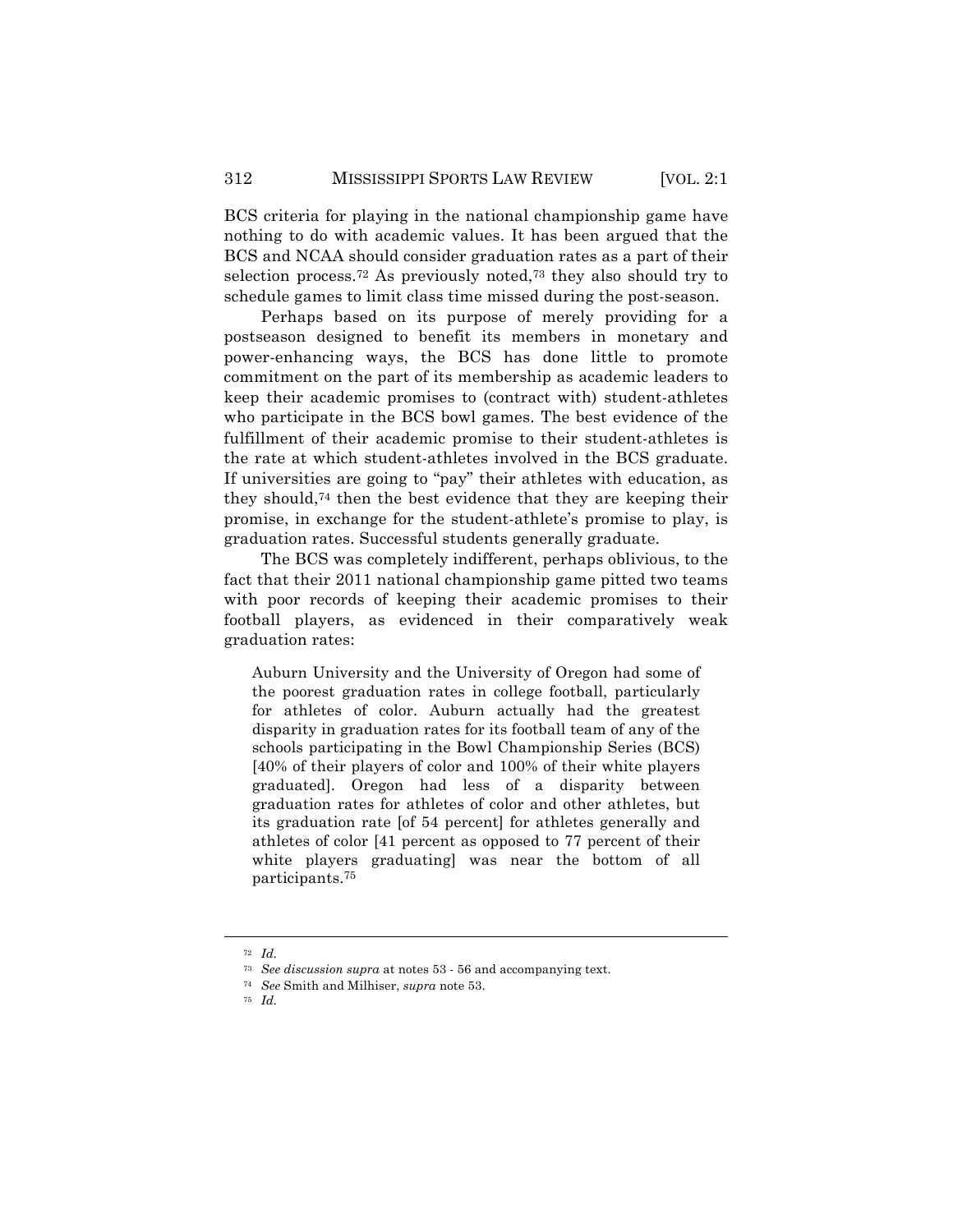Despite continuing indifference in terms of academic criteria applied to determine who will play in the national championship, on the part of the BCS, the 2012 national championship game fortuitously fared better in terms of pitting two teams with more acceptable graduation rates against each other. Richard Lapchick, who has studied this area for many years, concluded that

Alabama and LSU . . . both had fine academic records. They had APR rates of 963 and 966, respectively. They graduated 69 percent and 77 percent of all of their football studentathletes, 62 percent and 69 percent of their African-American and 89 and 91 percent of their white football student-athletes, respectively. They beat the bowl national average for both teams in each category.76

Cody Warsham also reports that when you walk into the LSU Football Operations Office "one of the first signs you will see reads: 'The full measure of success is to graduate and win championships.'"77 LSU deserves accolades for its commitment to graduating its student-athletes, although their graduation rate of 69 percent for their African-American players remains 22 percent below their graduation rate for their white players and for their student-athletes generally.78

It is worth noting that the University of Alabama had a single-year graduation rate of 69 percent for its football students, which is slightly above the national average for football but is well below Alabama's 82 percent graduation rates for its students generally, which is at the national average for student-athletes generally.79 An athlete of color at Alabama is 27 percent less likely to graduate than a white football player at Alabama.80

<sup>76</sup> Cody Warsham, "Making the Grade: Tigers Come in Strong According to Study, But Nationwide Racial Gaps Persist," DIG, Baton Rouge Uncovered, December 14, 2011.

<sup>77</sup> *Id.*

<sup>78</sup> The seeming disregard of poor graduation rates for student-athletes of color in big-time college football may also violate the spirit of the NCAA Constitution Article 2.6 (The Principle of Nondiscrimination) which calls for promoting "an atmosphere of respect for and sensitivity to the dignity of every person. It is the policy of the Association to refrain from discrimination with respect to its . . . educational programs . . . on the basis of color . . . or race."

<sup>79</sup> "Alabama Football and Men's Basketball Graduation Success Rates," Roll Alabama Roll, October 25, 2011. *See also* note 78, indicating that such results may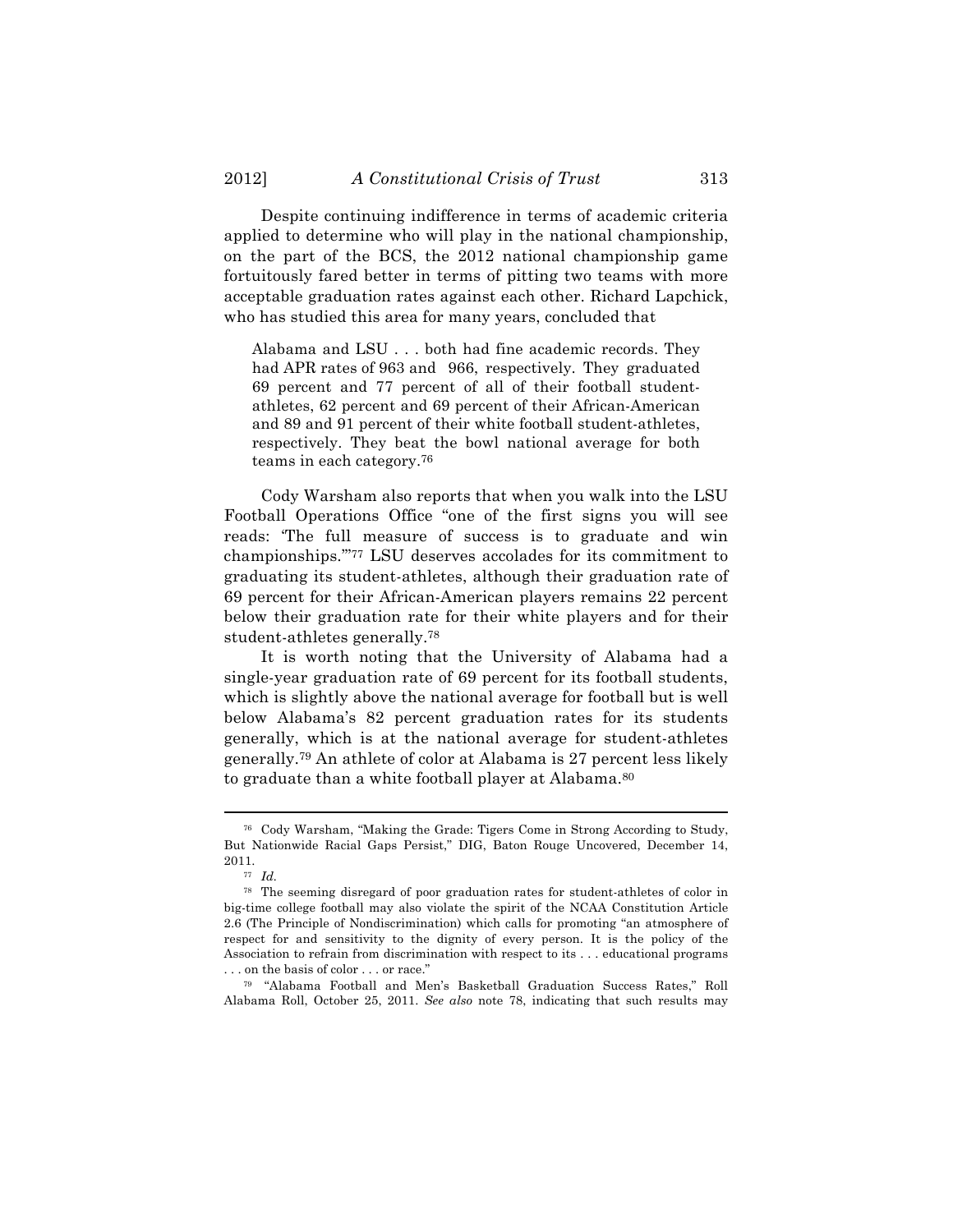While LSU and to some extent Alabama are to be applauded for their increasing commitment to keeping their academic promise to their football players, the job is hardly finished, particularly with regard to their athletes of color. It was fortuity as far as the BCS was concerned, given that they do not consider graduation rates or academic performance in their ranking criteria that LSU and Alabama have evidenced a commitment to graduating their football players, as compared to the fairly abysmal record of Oregon and Auburn which played in the BCS championship game in 2011.

To reinforce academic values, the NCAA and the BCS should require that graduation rates be considered in the BCS polling and seeding process or in the NCAA selection process if a playoff is adopted. This would send a signal to all coaches that keeping academic promises to their football players is important and must be considered in running a successful program that maximizes its opportunity to participate in the national championship.

As previously noted, the BCS and the leaders of its member institutions, together with the NCAA, must also address issues related classes missed by their football players. Playing games midweek, taking students out of the classroom, and lengthening seasons and practice sessions, in the pursuit of profit and power, exacerbates academic concerns, making it more difficult for football players to be successful in the classroom.81

It has also been argued that the NCAA, with support from BCS members, should deal directly with the inequity associated with letters of intent, which provide football players with only a single year of scholarship in exchange for a binding agreement to play at that institution.82 Equity demands that letters of intent bind institutions to keep their academic promises to recruits by providing for a commitment on the part of the university for up to six years (the time period graduation rates are based on) or graduation, whichever shall first occur.83

<sup>!!!!!!!!!!!!!!!!!!!!!!!!!!!!!!!!!!!!!!!!!!!!!!!!!!!!!!!!!!!!!!!!!!!!!!!!!!!!!!!!!!!!!!!!!!!!!!!!!!!!!!!!!!!!!!!!!!!!!!!!!!!!!!!!!!!!!!!</sup> violate the spirit of Art. 2.6 (The Principle of Nondiscrimination) in the NCAA Constitution.

<sup>80</sup> *Id.*

<sup>81</sup> This argument is made in greater depth at Smith and Milhiser, *supra*, note 53

<sup>82</sup> *Id.*

<sup>83</sup> Smith and Milhiser made this argument, as well. *id.*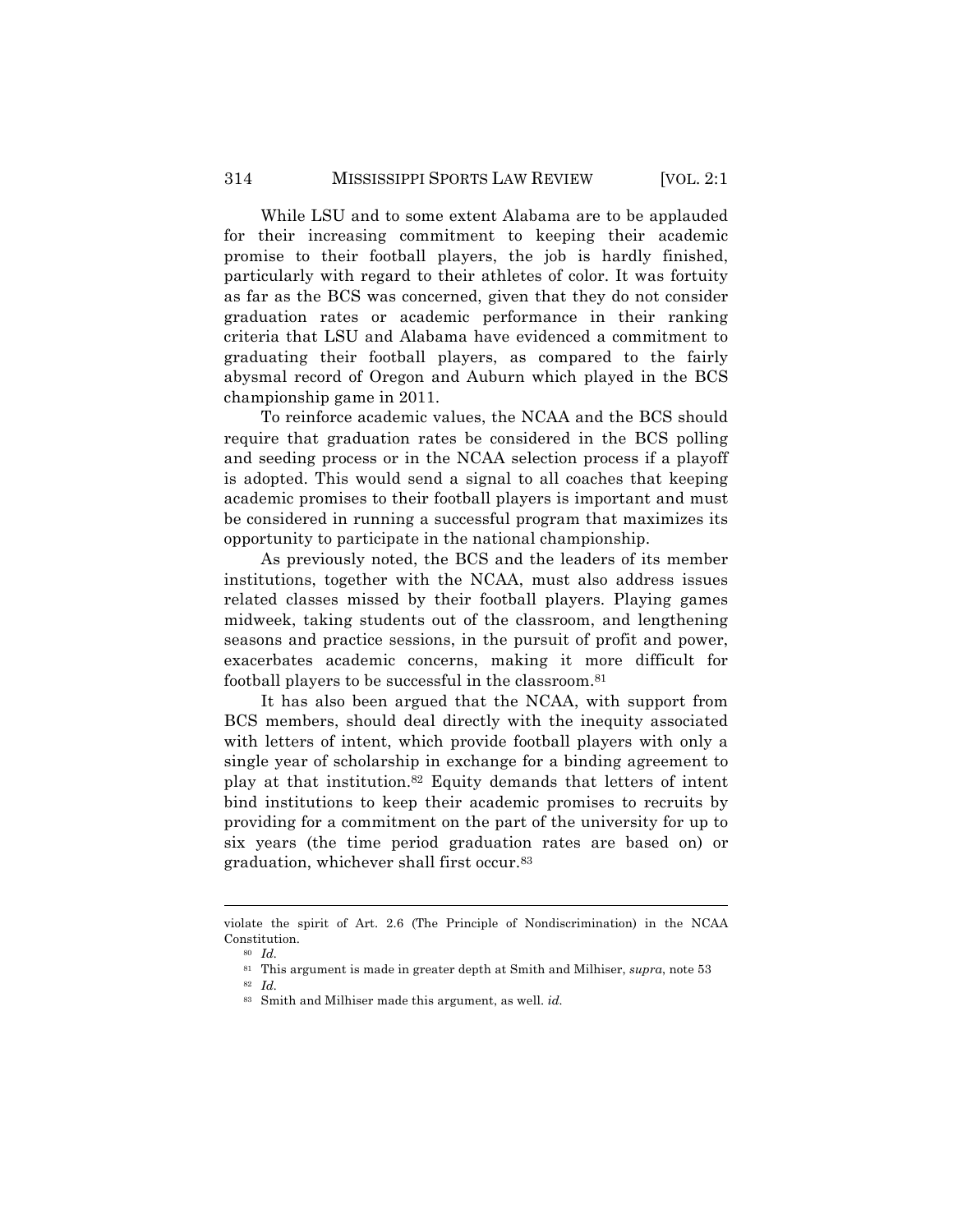Article 2.9 (The Principle of Amateurism) of the NCAA Constitution is implicated, as well. It provides that,

Student-athletes shall be amateurs in [big-time college football], and their participation should be motivated primarily by education . . . and student-athletes should be protected from exploitation by professional and commercial enterprises.

If sub-par academic values and the imbalance in the letter of intent persist, in the highly commercialized world of big-time college football, the trust deficit will continue to plague the NCAA and the BCS. If such inequities remain unattended to, it is doubtful that the BCS and big-time college football—and the NCAA itself—can effectively deal with its trust deficit.

Additionally, the BCS payout, or the payout from a national championship if one is adopted, should include funds to help ensure that the academic promises to players participating in the bowl series are met. Funds for a sixth year scholarship would help immeasurably in this process and would offer strong evidence of a commitment on the part of the BCS, the NCAA and its members and leaders to meet the needs of their student-athletes whose participation generates the funds in the first place.

Today, in challenging economic times for universities, major men's athletic programs—highly commercialized men's football and basketball—are expected to carry all or the vast majority of the cost of operations for the entire athletics program. Universities that operate major football programs, including members of the BCS, face a tension—coaches in major income producing sports want more dollars to be used to build those sports but the university demands that funds be used to cover the cost of non-income producing sports. Dollars are therefore diverted from those who produce them—the coaches and student-athletes playing income producing sports—to other student-athletes and sports. This is further evidence of a measure of hypocrisy on the part of universities that participate at the BCS level and their leaders. If athletics really have academic value, then it warrants funding by the university at some level or at least it warrants being freed from the constant pressure of having to win to produce revenue to maintain the bulk of the athletics program. Demanding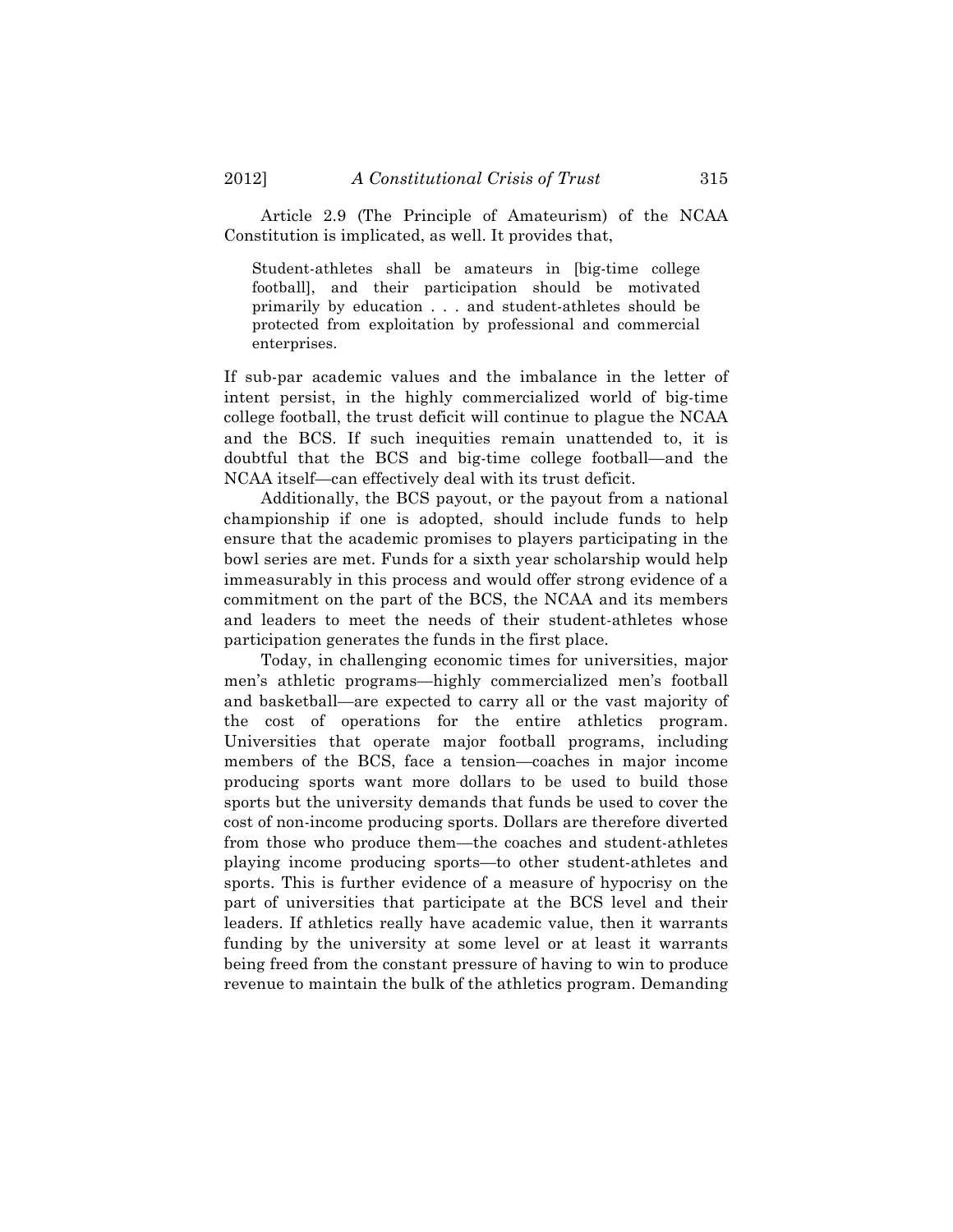that revenue producing men's athletic programs (major football and basketball generally) provide funding for the entire athletics program surely puts a questionable burden on the studentathletes, many of whom are athletes of color from poorer backgrounds. This seems to violate the spirit of the NCAA's commitment to nondiscrimination, amateurism, and avoiding exploitation of their student athletes.

In short, the BCS, the NCAA and university leaders must put their "money where their mouth is." They continue to assert that they are committed to student-welfare and academic values, but their dollars and attention are too often directed to other areas. This diversion is due, perhaps in significant measure, to a weak economy in which universities are receiving less support, but there are also significant cultural issues.

## IV. FACING THE GORILLA IN THE ROOM: THE POWER ISSUE

The BCS is unlikely to be a catalyst for the kinds of reforms that will restore trust in big-time college football, given that its objective is to increase revenue and maintain or augment the power base of its members. The BCS, however, is nothing more than an amalgam of its members, represented by their respective university leaders. Those leaders must first recognize and then fight against their apparent short-term interest—maximizing revenue and power—in order to institute reform within the BCS. It will be difficult for them to do so, because they are beneficiaries both economically and in a reputational sense of the status quo.

When there are powerful constituencies or cultural currents that favor the status quo, presidents are inclined to act, as we saw in the case of Penn State, only during a major crisis that demands action. Presidents and athletic directors understand the power of the coaches on their campuses, the demands of graduates and friends of the university for winning teams, and a win-at-any cost culture. Even at the best universities, graduates and friends seldom wear university garb celebrating a Nobel Laureate on campus, high academic achievement on the part of students, or even a national championship in debate. They wear with pride the colors of their winning athletic teams, and they pressure the president's office from all sides when a coach is losing. They also revel in the spectacle of big-time football.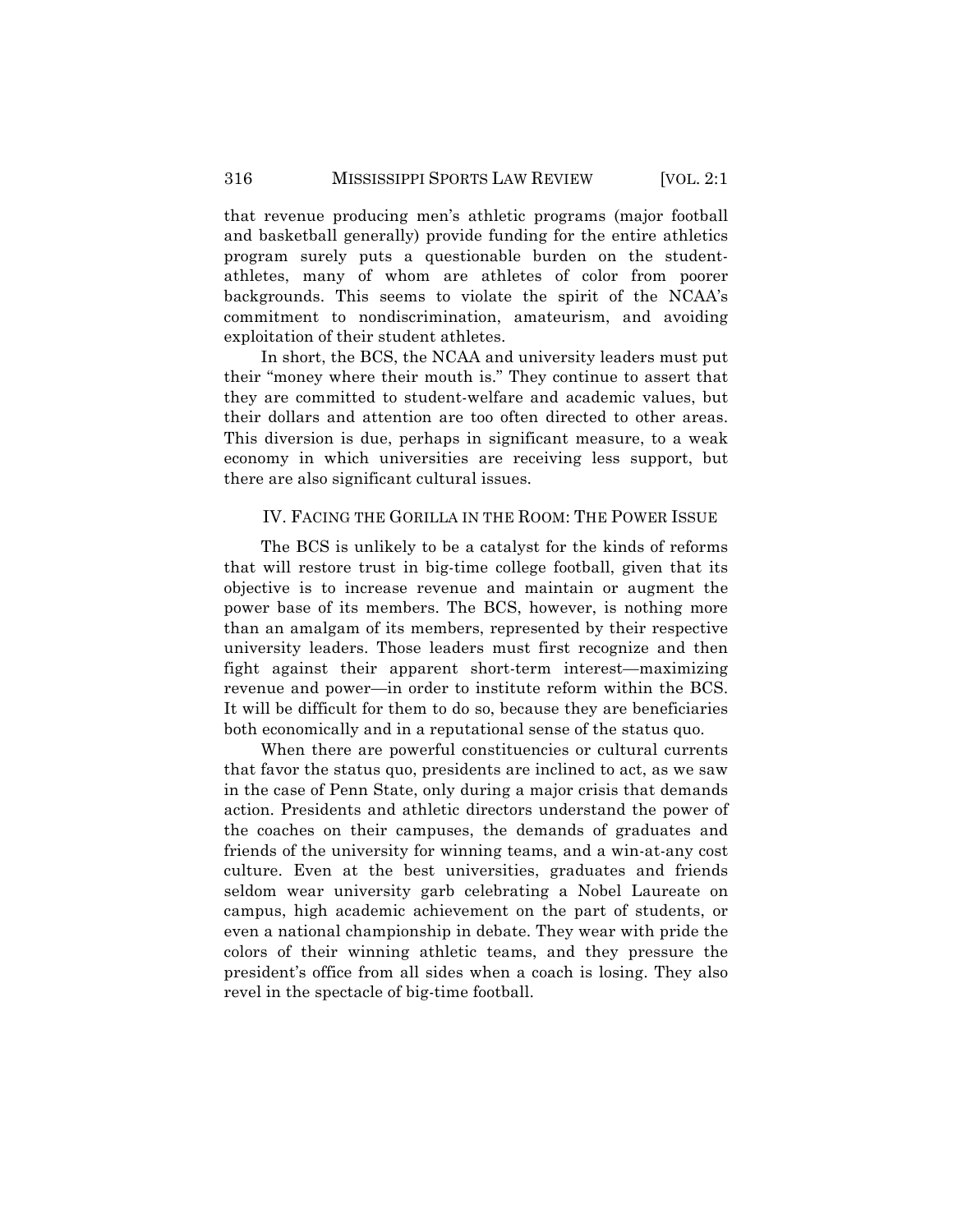This powerful and intransigent culture has outlasted many an academic leader. Reining in a powerful coach or program can be the death knell for a university president. This translates into making it very difficult for presidents to act, even when they understand the importance of doing so.

Additionally, presidents are often little more than crisis managers and cheerleaders for the university among graduates, donors and friends of the institution. Given countervailing pressures, unless university leaders begin to see this as a crisis of trust that must be dealt with, as was the case at Penn State, it is unlikely that they will act. Furthermore, it may be too much to ask that any university leader act alone. They need the security of numbers.

The BCS is led by many of the most accomplished academic leaders in the United States. If they will put aside short-term institutional and even BCS interests, they can collectively change the culture of big-time college football in ways that will benefit their student-athletes, institutions and higher education for decades to come. They are committed educators and must muster all their educational capacity and moral courage to make the case for the kinds of changes outlined in this article that can restore trust and meet the needs of students. If, however, the leadership of the BCS does not act, then the NCAA must.

President Emmert has assumed his new responsibilities with a vigor that is encouraging to those who hope for reform. He is a strong leader, a former influential force in the BCS, and has evidenced, in word if not deed at this early juncture, some willingness to take on difficult issues.<sup>84</sup>

Article 4.01 of the NCAA Constitution makes it clear that university presidents and chancellors are central to their governance process and provides that:

The [NCAA's] administrative structure shall include an Executive Committee composed of institutional presidents or chancellors that oversee Association-wide issues and shall ensure that each division operates consistent with the basic

<sup>84</sup> Mark Emmert and NCAA pushing for increased \$2,000 assistance to studentathletes. *NCAA Weighing 2,000 Payments to Student-Athletes*, ESPN (October 25, 2011),http://espn.go.com/college-sports/story/\_/id/7143961/ncaa-weighing-2000 payments-student-athletes.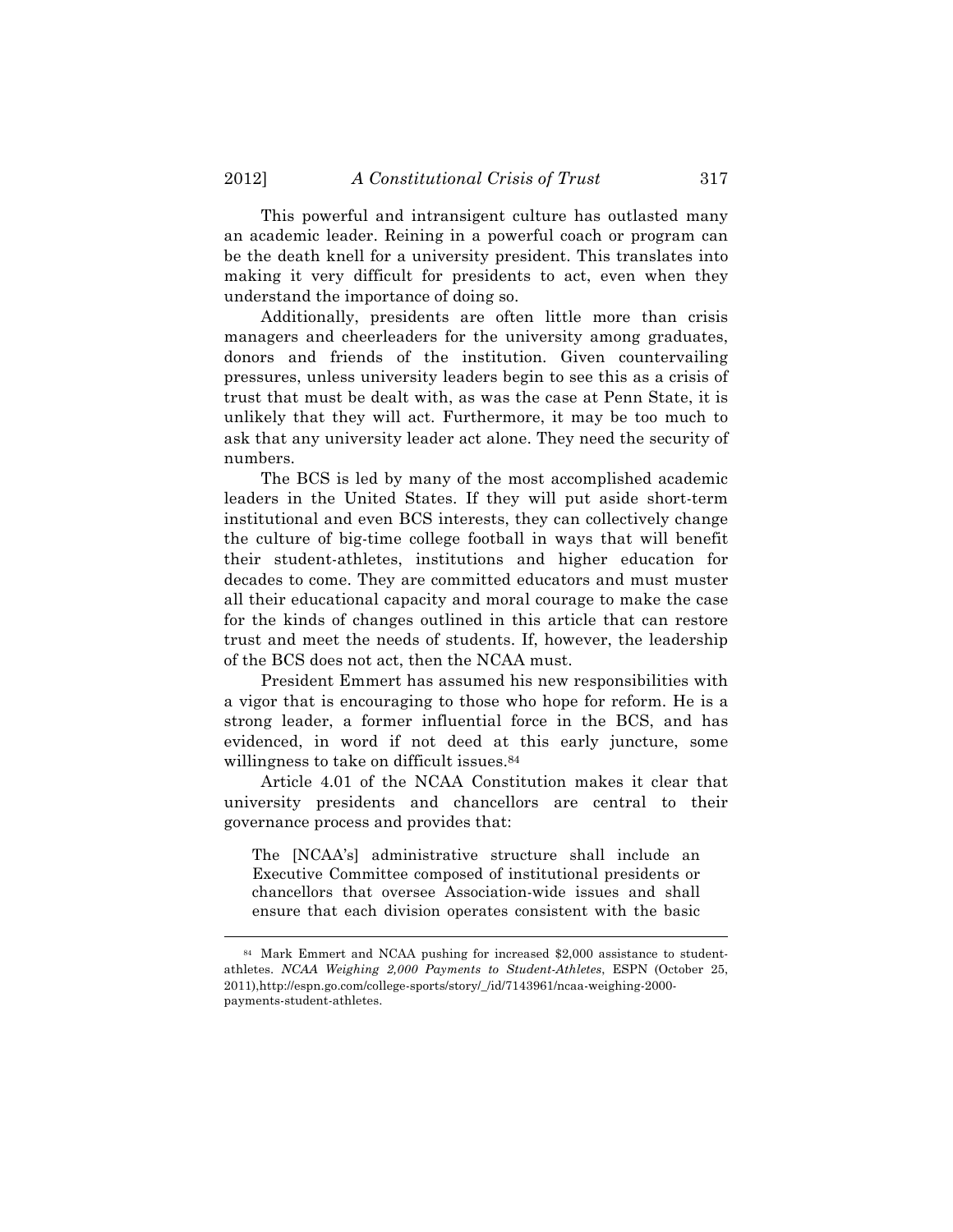purposes, fundamental policies and general principles of the Association.

As previously noted,<sup>85</sup> the basic purpose of the NCAA, in turn, is set forth in Art. 1.3.1 of the NCAA Constitution:

The competitive athletics programs of member institutions are designed to be a vital part of the educational system. A basic purpose of this Association is to maintain intercollegiate athletics as an integral part of the educational program and the athlete as an integral part of the student body and, by so doing, retain a clear demarcation between intercollegiate athletics and professional sports.

The NCAA Executive Committee, with guidance from the presidents, together with the leadership of the BCS must act in a definitive manner to address the crisis of trust faced by major college football. They are experiencing a deficit of trust precisely because they have failed to live up to the spirit of their own basic purposes and constitutional principles.

This article joins Taylor Branch<sup>86</sup> and others in issuing a hue and cry—a public outcry against corruption or lawfulnessagainst the current state of affairs in big-time intercollegiate athletics, of which the BCS is but a symptom. This hue and cry is unlikely to be deafened by meager responses, responses that do not address the underlying issues discussed in this essay that have given rise to what we can hope will be soon be viewed as the serious crisis of trust that it is.

Penn State's respected academic leaders and Coach Paterno failed to act when they had a significant problem that demanded a transparent and authentic response. Had they acted, lives potentially could have been spared and a venerable institution and program would have been the better for it.

The BCS and the NCAA are in the same position—if they act now, with transparency and authenticity, they will avert a more significant crisis down the road. If they fail to do so, they will one day be held responsible for having harmed many student-athletes and tarnished the programs they were called to serve. That ordeal

<sup>85</sup> *See supra*, note 3.

<sup>86</sup> Branch, *supra* note 23.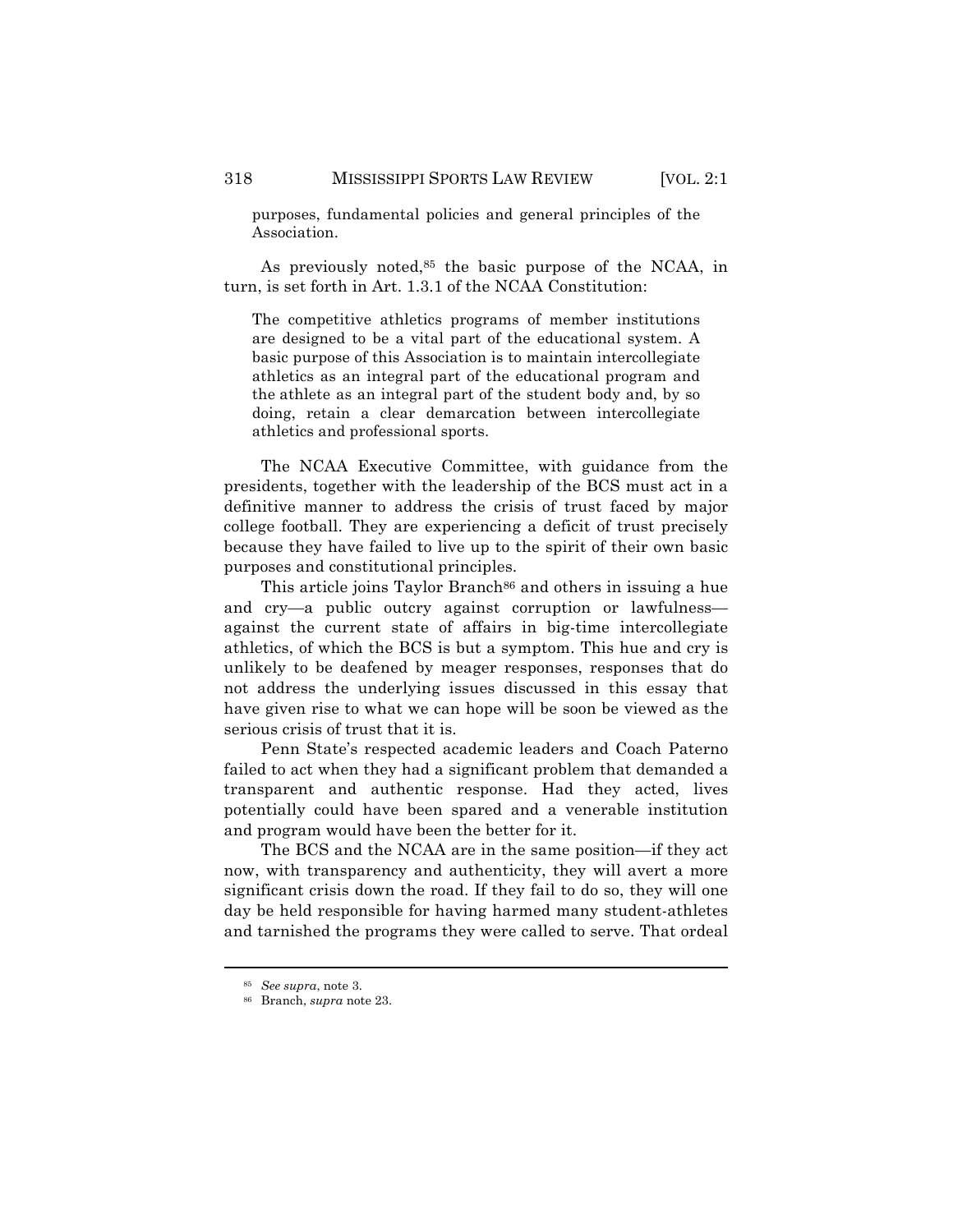will be much more difficult to weather, both institutionally and individually, than acting in a trustworthy manner now.

If the BCS and the NCAA lack the courage or capacity to do what is right and act, if they fail to recognize that they are facing a crisis that demands their attention now, then it is time for intervention at the national level, by the President and Congress. Those desiring to save major college football must respond as they did at the turn of the 20th century, under the leadership of President Roosevelt, when college football faced a similar crisis.

Serious Congressional hearings could provide precisely the spur that could help academic leaders act with the courage and capacity necessary to deal with the crisis of trust that they currently face. Such hearings will also educate the public, if university leaders refuse to perform that educative function that rightfully belongs to them as leaders and educators.

When there is a crisis of trust, sometimes greatness surfaces. May university leaders through the NCAA step forward and accept that mantle that is rightfully theirs to bear. They can do so by implementing a strategy consistent with their constitutional values that would shorten the regular season, by adopting a fair playoff system, which would ultimately eliminate the need to outsource the championship to bowls and the BCS, and by focusing on academic values and student-welfare. Taking steps to execute on such a plan would be considered authentic to educational values and would restore public trust in big-time college football and the universities that have given it life.